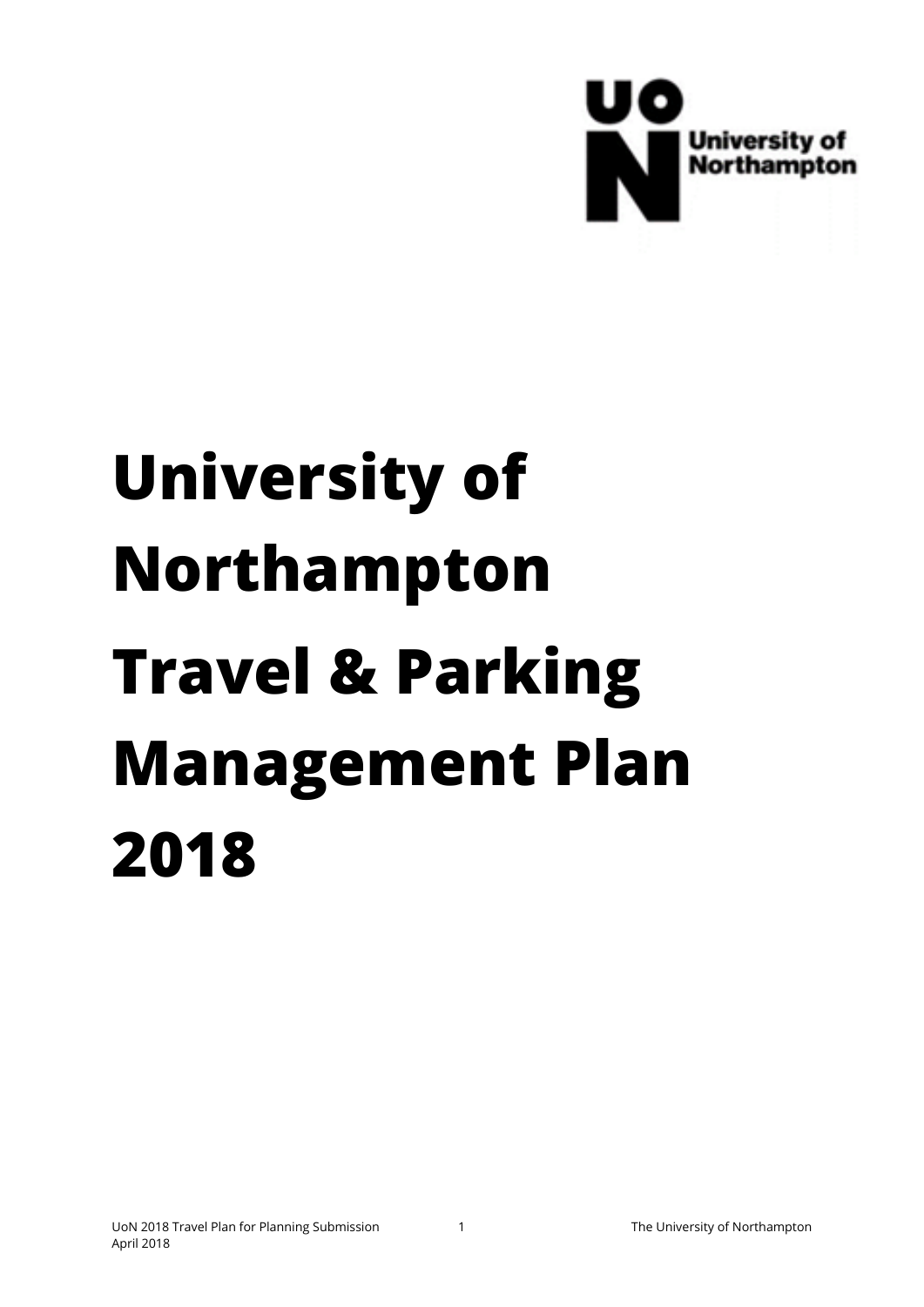# **Table of Contents**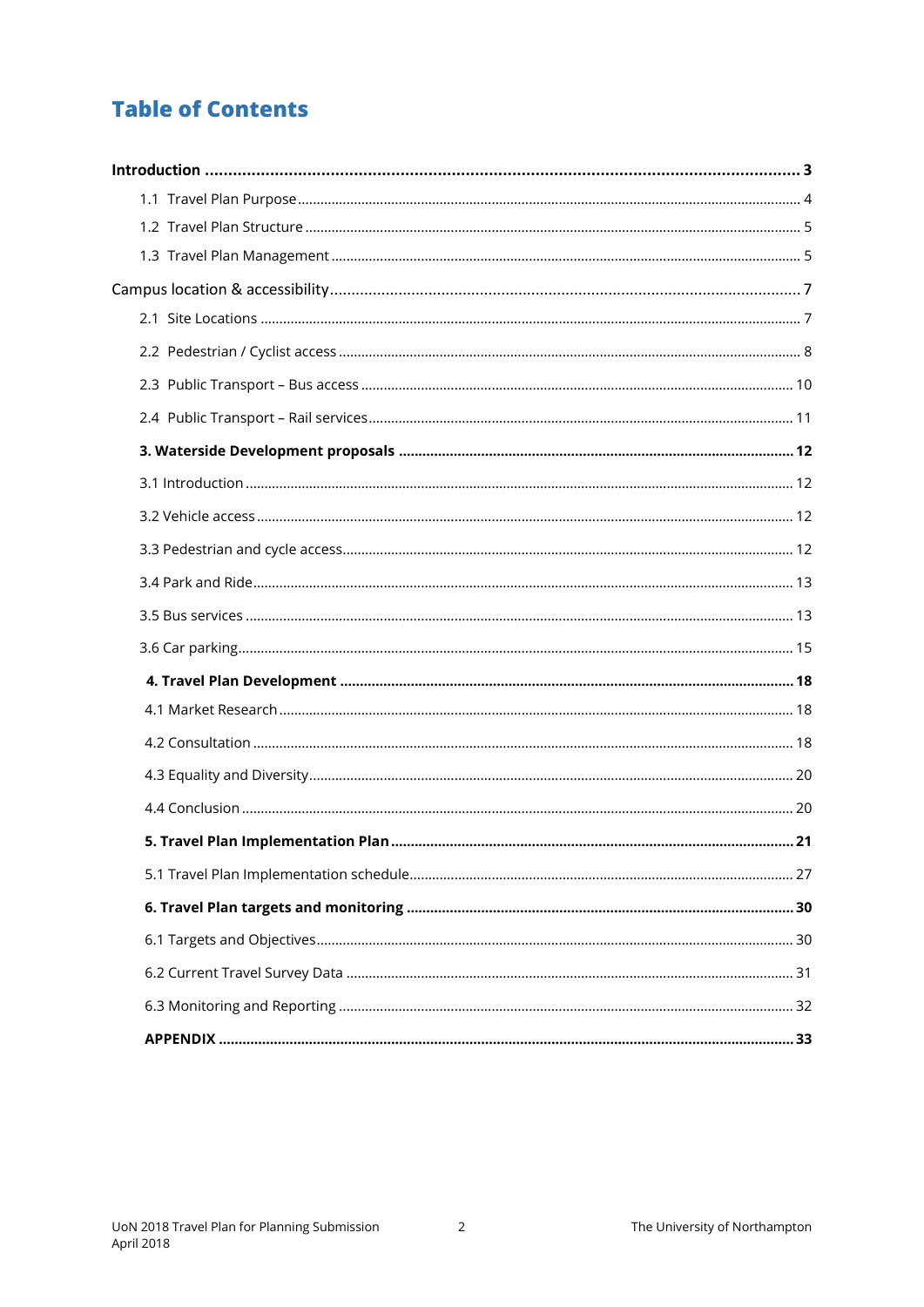# **1. Introduction**

The University of Northampton (the University) produced a Framework Travel Plan (FTP) as part of the planning requirements for the relocation of Park Campus to the Northampton Waterside site (off Bedford Road, Northampton). The location of the current and future sites is shown in Figure 1.1.

The new Waterside Campus will come into operation in summer 2018. This 2018 University – wide Travel & Parking Management Plan is being submitted to meet the Planning Conditions for the new campus, and will set-out how the University intends to implement and promote specific measures to help staff, students and visitors commute to the University's various sites without having an adverse effect on the local community.

This Travel & Parking Management Plan (TPMP) covers all of the University of Northampton sites. The Avenue and Waterside locations are referred to as campuses and the remaining locations: Boughton Green Road Halls, The Innovation Centre, St John's Halls & House, Podiatry, The Resource Centre and Platform student's union are referred to as sites.



*Figure 1.1: The University of Northampton Existing and Future campuses.*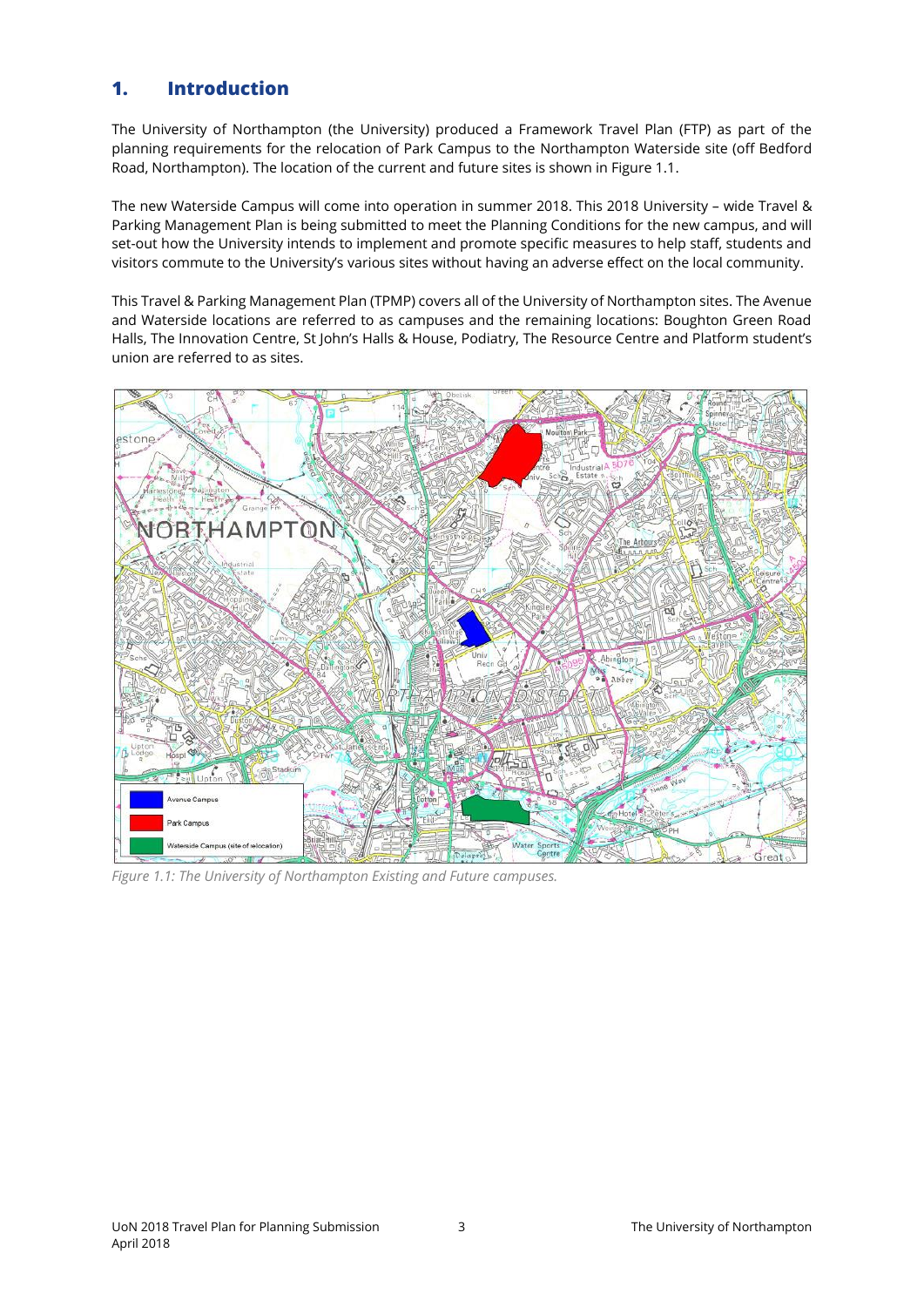# **1.1 Travel Plan Purpose**

The University prepared a Travel Plan covering both campuses in 2008 and a FTP covering Waterside as part of an outline planning application in 2013, this TPMP provides an update to those documents.

This TPMP has been prepared as part of a planning condition for the relocation of much of Park and Avenue campus to Waterside.

The University is required to discharge *Planning Condition 16* as part of the development of the Waterside Campus. Planning Condition 16 states that:

## Condition 16

In addition, this TPMP sets to meet condition 27 which states that the Travel Plan will outline an implementation plan prior to occupation and a monitoring plan at regular intervals after occupation.

*"The recommendations set out in the submitted Travel Plan in connection with the proposed University Campus hereby approved shall be implemented in accordance with a timetable to be submitted to and agreed in writing by the Local Planning Authority. The approved details shall be implemented in full and shall thereafter be maintained. Furthermore, Periodic Monitoring Reports (PMRs) shall be submitted to and approved in writing by Local Planning Authority after 6, 12, 24, 45 and 60 months of the date when the University and the commercial office developments hereby permitted are each first brought into use."*

This document outlines all of the sustainable transport measures which the University is implementing to encourage modal shift from single occupancy car to sustainable travel, across all sites, with a timetable implementation plan and monitoring strategy. In addition, it sets out a modal shift target for the University.

Other reasons for implementing a University- wide travel plan are:

- The University recognises that its activities impact upon the local and global environment, and it acknowledges a responsibility for, and a commitment to, lessening their impact. Its Environmental Policy states that 'by working with strategic partners the University is committed to facilitating modes of travel for staff, students and visitors which help to reduce the impact of car travel on the environment.'
- Congestion and pollution caused by vehicular travel are not only felt by the vehicle user, but also by those who live or work locally.
- Social changes are causing an increase in single occupancy car journeys, as well as a willingness to commute longer distances, which are significantly increasing congestion and vehicle emissions. Car travel accounts for over 10% of total UK carbon dioxide emissions.
- Health, safety and welfare issues are a significant driver for improved transport planning; these range from improvements to personal security while travelling, to the health benefits of alternative travel such as walking and cycling.
- Accessibility and the widening of participation are important issues within education generally, and more specifically for the University of Northampton which draws a significant and increasing proportion of its students from non-traditional groups, i.e. part-time students with work and family commitments, mature students in part-time study, students with limited resources. Therefore, viable and cost effective travel is a key requirement for attracting and retaining new students.
- The opening of the new Waterside Campus in 2018 will lead to major changes of location for staff and students of the University, leading to changes of travel pattern for many people. In order to facilitate positive travel changes, a coordinated series of initiatives and measures will be required to be put into operation in the years and months running up to the opening of the Waterside Campus.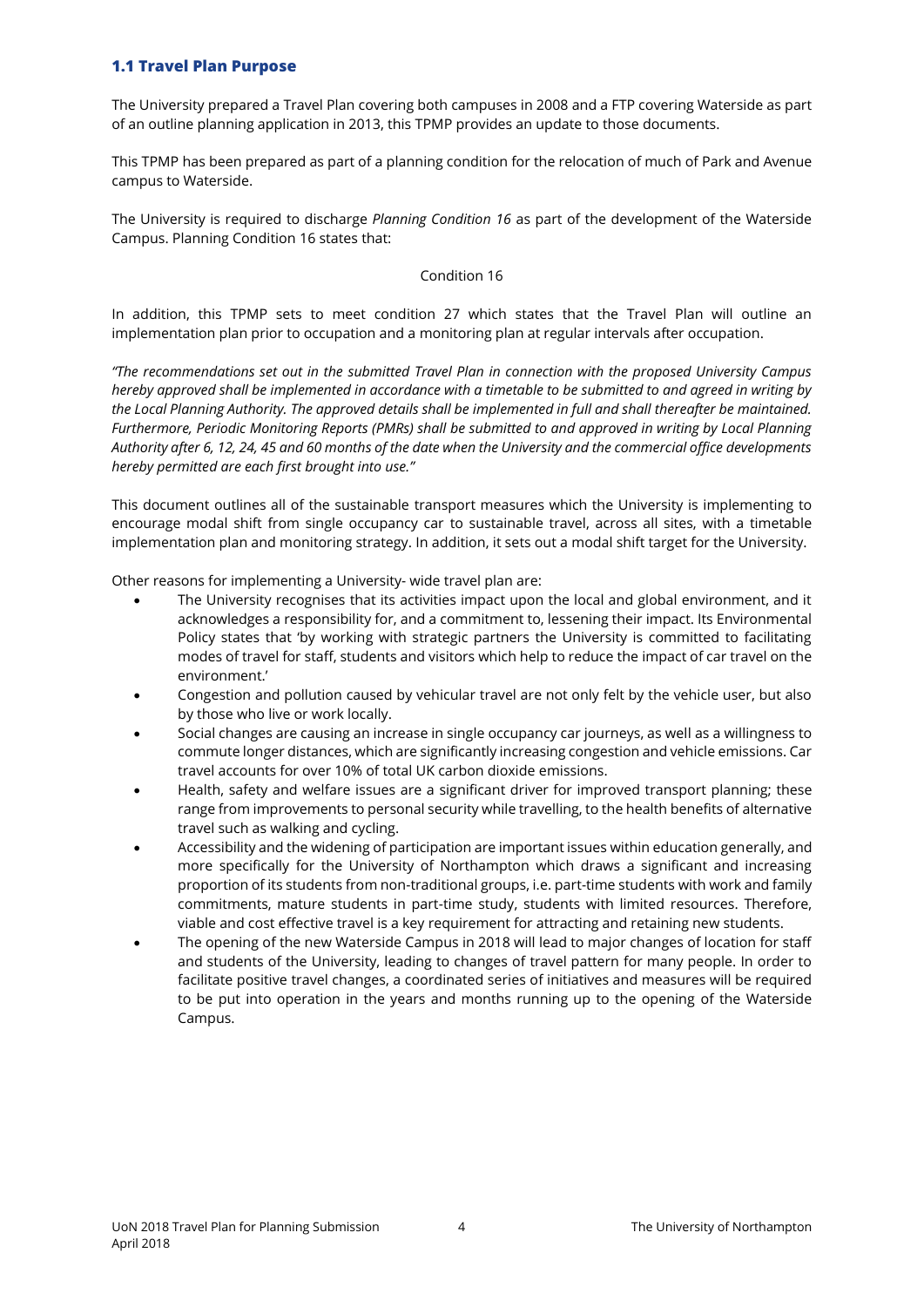# **1.2 Travel Plan Structure**

Following this chapter, the remainder of the report is structured as follows:

- **Chapter 2** describes the location of the various sites and their existing accessibility by all
- transport modes;
- **Chapter 3** sets out the Waterside development proposals including access and parking
- information;
- **Chapter 4** outlines the development of the document through market research, consultation and equal opportunities legislation;
- **Chapter 5** considers the initiatives that will be provided to encourage modal shift, how the Travel Plan will be implemented and timescales;
- **Chapter 6** sets out information on the baseline data, monitoring, and reporting that the Travel Plan will provide, and references targets to be achieved.

# **1.3 Travel Plan Management**

The success of a Travel Plan can be determined by a clear implementation strategy, identifying responsibilities and ensuring momentum is maintained. This chapter sets out information on how the TP will be managed and co-ordinated by the University of Northampton.

# **Travel Plan Coordinator (TPC)**

Site-Wide Travel Plan Co-ordinator (SWTPC): Amy Moore, Travel Plan Implementation Officer for the University, will be responsible for the coordination of the TP and its successful implementation. The SWTPC will also be responsible for the management and co-ordination of any Individual Travel Plans prepared for individual users as they come forward, such as any commercial building that may occupy the University land at a later stage.

Responsibilities include:

- To lead the implementation and development of the Travel Plan;
- To have responsibility for raising awareness and uptake of sustainable transport;
- To implement the measures within the Travel Plan, aimed at reducing the proportion of private car trips to the University;
- To organise and promote Travel Plan related publicity and awareness events as appropriate;
- To act as the point of contact for anyone requiring transport advice or information;
- To conduct travel surveys to establish why people travel the way they do and what the University could do to get them to change to sustainable transport;
- To monitor the progress of the Travel Plan towards its targets and to take action where appropriate to ensure the targets are met;
- To liaise with senior management to secure support and funding for the plan;
- To set up and coordinate relevant steering groups, e.g. an external Transport Working Group and internal Bike User Group;
- To be the University's point of contact with the local authority and bus & rail operators;
- To work in partnership with any business on the Waterside site to resolve local sustainable transport issues;
- To be responsible for keeping the Travel Plan document up to date, including the action plan and monitoring reports; and
- To work to improve on site facilities for those who choose to come by sustainable transport, for example increasing the cycle storage.
- To liaise with the local authority to improve local infrastructure for sustainable travel.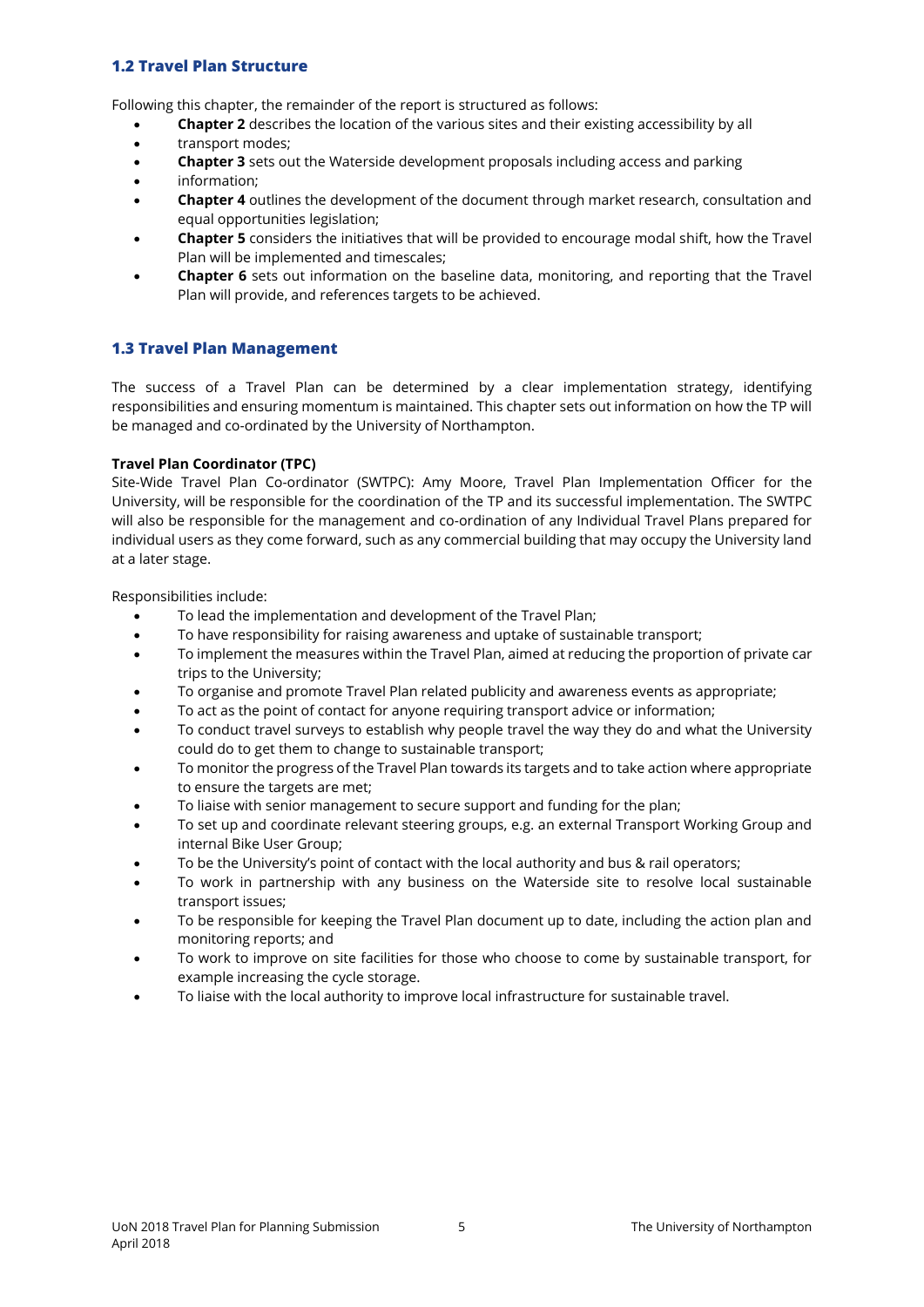#### **Supporting Team and Stakeholders:**

*UN Estate Services* – Terry Cox, Matthew Waite, Michelle Chodyniecki, Becky Bradshaw, Simon Pole.

*UN other departments* – HR, Marketing, Accommodation Services, Commercial Services, Student Services/ASSIST, Students' Union, UNO Buses.

*Consultants* – Paul R Taylor (EcoConsultant), Amy Harper (Savills).

*External stakeholders* – Northamptonshire County Council (NCC)/Northamptonshire Highways (Nicky Hyde-Pulley, Jim Whiting), Northampton Borough Council (NBC) (Gavin Smith), Northampton General Hospital (NGH) (Clare Topping), Avon Cosmetics (Carol Stronach), Northamptonshire Healthcare Foundation Trust (Paula Lloyd-Chamberlain), Barclaycard (Kelly Barton), Environment Agency, Northampton Resilience Forum, Friends of Beckets Park (Nick Stephens), local neighbourhood residents' committees.

The new 'SOCIETAL' social enterprise, formed by the University and Northamptonshire County Council, will pioneer collaborative travel measures.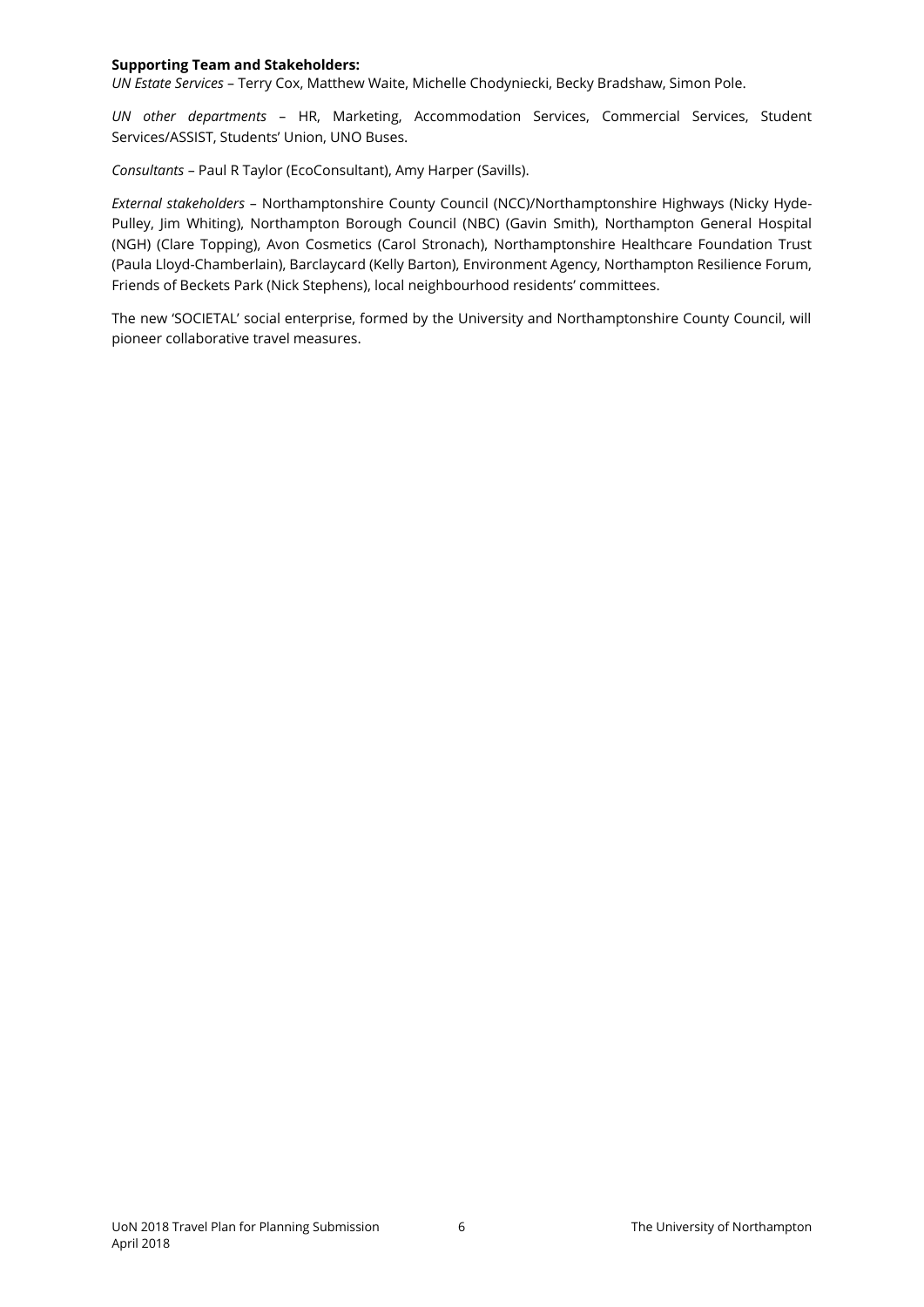# **2. Campus locations and accessibility**

This chapter outlines the existing sustainable transport network available within the vicinity of the various University sites.

# **2.1 Site locations**

The **Waterside** development site is located on the south eastern edge of Northampton town centre (approximately 1.3 miles from Northampton rail station). The largest of the two campuses, Waterside will be home to 1000 students and will provide the majority of academic and staff space.

Bedford Road is located to the north of the site (with the River Nene being positioned between this road and site) and Nunn Mills Road enters the site from Bedford Road. To the west of the site is a housing estate with Malthouse Close and New South Bridge Road (currently cul-de-sacs) passing adjacent to the site. The main access into the site is from the north, via a new private access road from Bedford Road over the River Nene, with secondary access via New South Bridge Road to the west. Staff can access car parking via either entrance, car parking is located on the main access routes to prevent vehicles driving through the campus. There is no through route for the site, except for buses and delivery vehicles, to ensure it is not used as a cut through for members of the public and that the campus is predominantly free from vehicles.

The campus is in easy walking distance from: the town centre, bus station, rail station, Platform (student's union), St John's Halls, Podiatry and two large supermarkets. There are also a number of public bus services which service the nearby London Road and Bedford Road.

**Avenue Campus** is located opposite The Racecourse park in a residential area, approximately 1-mile north of Northampton town centre. It will be the smaller of the University's two main campuses (Waterside and Avenue). Approximately 250 students will live in halls of residence on site and a further 300 will study art based courses, with an additional 300 staff based here. All vehicular and pedestrian access is via St. George's Avenue; a one-way system is operated for vehicles in the main to help the traffic flow.

**Park Campus** is located on the northern outskirts of Northampton, approximately 3 miles from the town centre, between a residential area and Moulton Park industrial estate. This campus will become redundant, however the current 'East Halls' located here will remain, with the new name of **Boughton Green Road Halls**. Approximately 900 students will live in halls of residence on site. All vehicular access will be via a new private road from Boughton Green Road, with various pedestrian access points around the site onto surrounding byways. There is a significant incline for most of the journey when travelling from Avenue Campus to Park Campus.

**The Innovation Centre** is located on the south west edge of the town centre, less than a quarter of a mile from the rail station, and just a two-minute walk. There are a small number of staff based here (approx. 40), and there is no parking. The site is only used by a handful of students on training. Staff have been using the University's new park-and-ride service to get to the site for the last 6 months.

**St John's Halls** houses over 450 students and is located on the south of the town, just opposite Beckets Park. In under 5 minutes students can walk to: the town centre, Waterside Campus, Students Union (Platform) and a large supermarket. In addition, the rail station and bus station are just a 10-15-minute walk.

**The Podiatry Clinic** houses less than 50 (at peak clinic times) staff and students and is located ½ mile east of the town centre within the grounds of Northampton General Hospital. Vehicular access is via Cliftonville Road. Staff and students will be able to walk in less than 5 minutes from here to the new Waterside campus.

**The Resource Centre** will only be used by facilities staff accepting and sending resources to the various sites across the town. It is located just south of Waterside and is walkable from here in 7 minutes. There are also a number of buses which service the nearby London Road.

**The Platform** café and nightclub is situated in the town centre, surrounded by other social venues. It has excellent walking, cycling and bus links.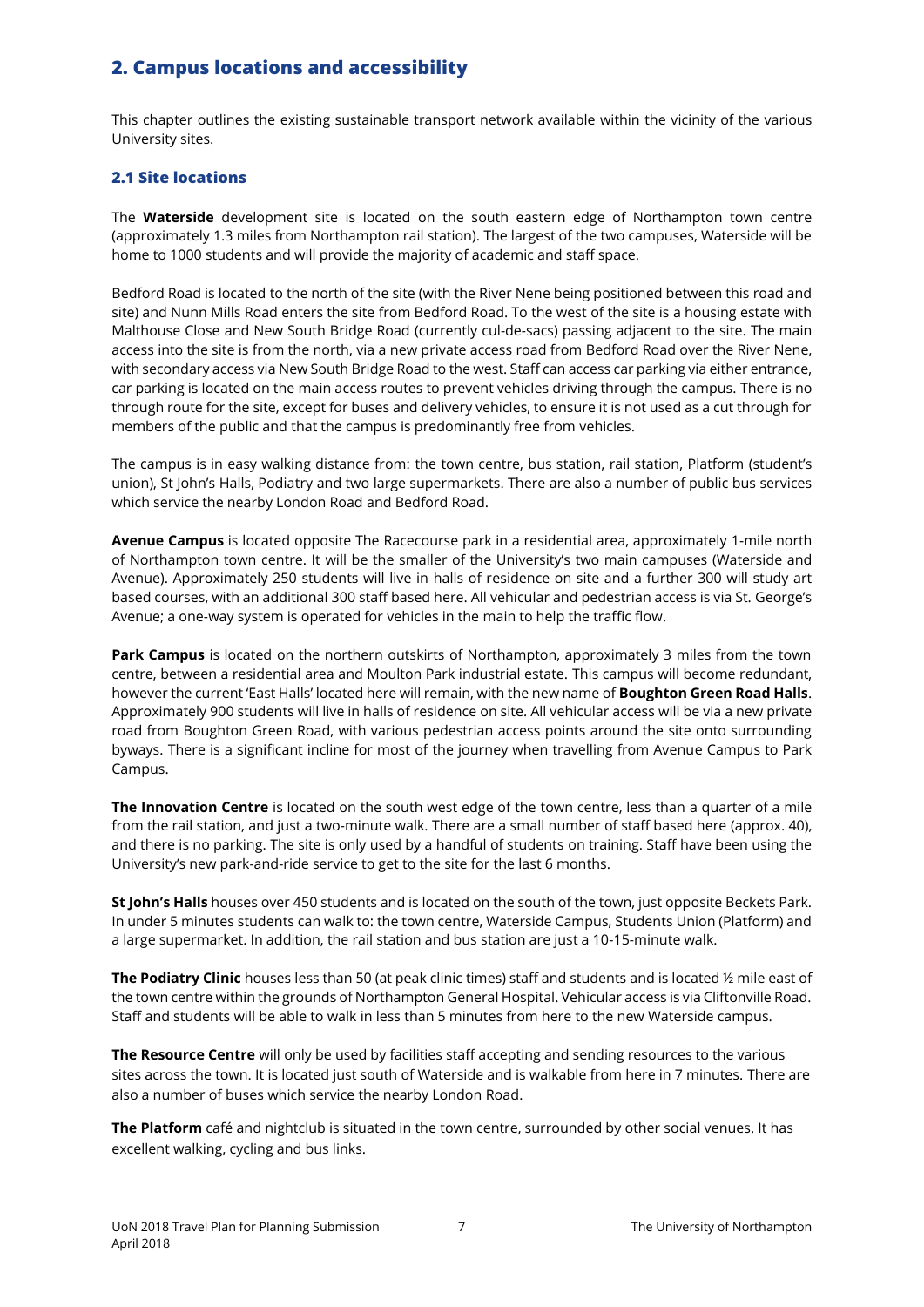# **2.2 Pedestrian / cyclist accessibility**

National Route 6 is a traffic free cycle route which passes along Bedford Road, to the north of the Waterside site and this connects Northampton with areas such as Brackmills and Great Houghton to the South and Market Harborough to the north, traffic free.

National Route 536 runs along the River Nene (from where it crosses London Road) providing a traffic free route from Beckets Park to Upton.

There are cycle routes segregated from traffic surrounding all University sites, however linking the sites up requires some travel on road. Cyclists could travel from Waterside to Park Campus in 30 minutes using the quieter roads, and from Waterside to Avenue in 15 minutes.

Northampton town centre is approximately 800m from the Waterside site and pedestrian accessibility between the two areas is high. The route into the town centre incorporates a surfaced footpath through Beckett's Park, allowing for a much more direct journey. The footways in the vicinity are of a reasonable size, allowing for pedestrians to walk at least two abreast, and are well lit. The main route to the town centre through Beckett's Park also includes a signalised crossing point across Victoria Promenade.

Northampton town centre, rail station and bus station is walkable from: Waterside Campus, the Innovation Centre, St John's Halls and the Students Union (Platform). There is a simple cycle route from Waterside to Northampton railway station through Beckets Park and the town centre, via quiet roads and on road cycle paths.

Figure 2.1 below outlines a good level of pedestrian and cyclist infrastructure provision to the east, west and south of the Waterside development, with local cycle routes linking the development site with local residential areas and amenities and areas of Northampton town centre.



*Figure 2.1- Existing cycling provision close to the development site*

There are a number of other amenities useful to the students and staff of the university within walking/cycling distance of Waterside Campus, the Innovation Centre, St John's Halls and the Platform, such as Becket's Park, Northampton General Hospital, a gym, a variety of shops and two large supermarkets.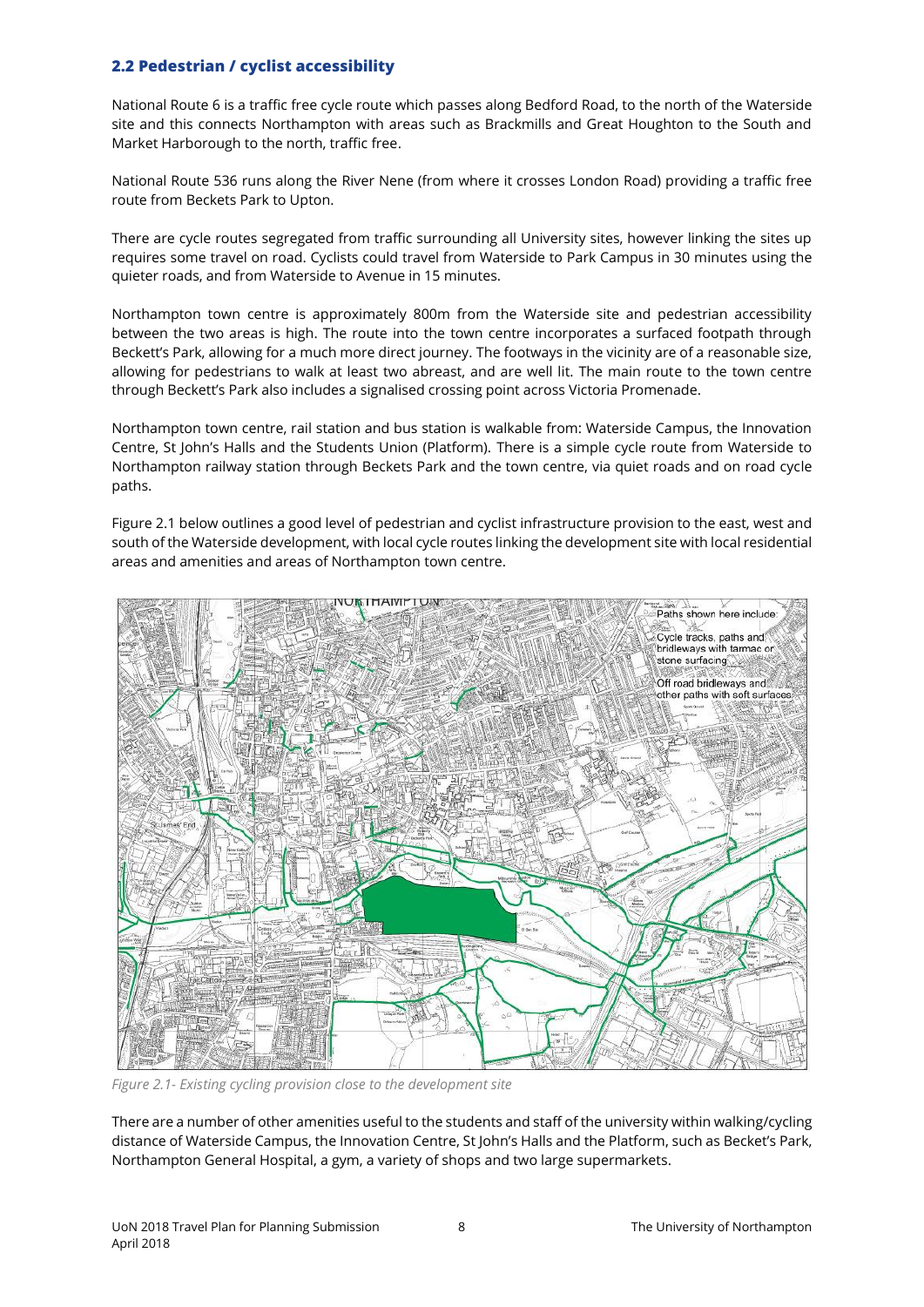Avenue and Park Campus are also in walking distance to local community facilities, Avenue residents can utilise the Kingsley High Street and Park residents are half a mile from Kingsthorpe, which includes a plethora of supermarkets and shops.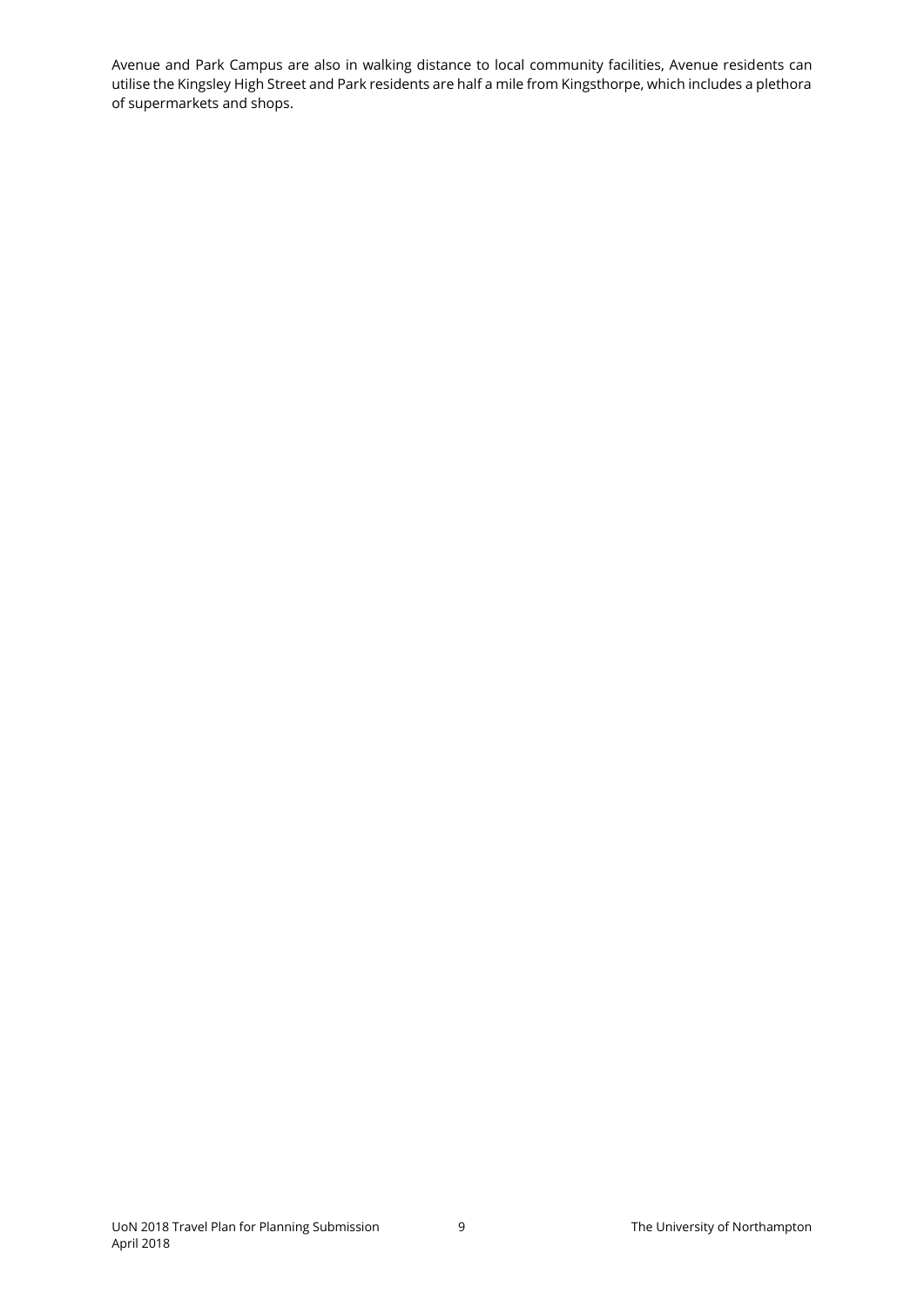# **2.3 Public Transport- Bus**

The University runs its own bus service, UNO Buses, which will be adapted to suit the needs of staff and students across all sites. Currently, the Uno Bus services cover: Park and Avenue Campus, the Innovation Centre (rail station stop), town centre and bus station (short walk to St John's Halls). Staff and students can travel between Park and Avenue free of charge and to the town centre for £1 per journey, the University pay a large subsidy to ensure staff and students can afford to utilise the bus service, which will continue.

In addition, staff based at the Innovation Centre are trailing a new park-and-ride service in partnership with NCC staff as there is no parking on site. Staff can park for free at the Sixfields service and travel on the bus to work currently for free. This service will be rolled out to all staff once moved to Waterside outlined in section 3.

## **Other bus operators**

In addition to the Uno Service, Stagecoach and others operate a number of buses in the locality which visitors to the University campuses can utilise. The below table shows all the current bus services and for which future campus they can be used.

| <b>Bus Service</b>                                                                                | <b>Frequency</b>                                                                                         | <b>University site (Aug</b> |                                       |                                                                     |
|---------------------------------------------------------------------------------------------------|----------------------------------------------------------------------------------------------------------|-----------------------------|---------------------------------------|---------------------------------------------------------------------|
|                                                                                                   | Mon-Fri                                                                                                  | Sat                         | Sun                                   | 2018 onwards)                                                       |
| 1 - Grange Park* -<br>General Hospital -<br>Town<br>Centre<br>Blackthorn/Rectory<br>Farm          | 10 minutes                                                                                               | 30 minutes                  | 20 minutes                            | Waterside<br>St John's Halls<br><b>UNIC</b><br>Platform<br>Podiatry |
| 5 St. Giles Park - Town<br>Centre - Southfields                                                   | 30 minutes                                                                                               | No service                  | No service                            | Waterside<br>St John's Halls<br><b>UNIC</b><br>Platform             |
| 9/9A/9B<br>General<br>Hospital - Town Centre -<br>Duston                                          | minutes<br>30<br>in<br>the<br>evenings to the hospital.<br>10 minutes during peak<br>time (no hospital). | 30 minutes                  | minutes<br>(Hourly<br>30<br>evenings) | Waterside<br>St John's Halls<br><b>UNIC</b><br>Platform             |
| 16 - Obelisk Rise - Town<br>Centre - Ecton Brook                                                  | 12 mins                                                                                                  | 30 mins                     | 20 mins                               | Boughton<br>Green<br>Rd<br>Halls<br>Avenue Campus                   |
| 23<br>town<br>Centre<br>$\equiv$<br><b>Brackmills</b><br>(Country Lion)                           | 3 journeys to/from work<br>Monday to Friday                                                              | No service                  | No service                            | Waterside                                                           |
| 41- Northampton<br>Bedford                                                                        | Hourly                                                                                                   | No service                  | No service                            | Waterside<br>St John's Halls                                        |
| W8 - Northampton -<br>Cogenhoe - Wollaston -<br>Wellingborough<br>(Centrebus)                     | 6 journeys each way                                                                                      | No Service                  | No Service                            | Waterside<br>St John's Halls                                        |
| 15/15A - Moulton Park*<br>- Acre Lane - Town<br>Centre                                            | $-20$ mins                                                                                               | 20 mins                     | 30 mins                               | Boughton<br>Green<br>Rd<br>Halls<br>Avenue Campus                   |
| 60 - Northampton -<br>Guilsborough (Welford)                                                      | 6/7 journeys each way                                                                                    | No Service                  | No Service                            | Boughton Green<br>Rd<br>Halls<br>Avenue Campus                      |
| 33/33A - Northampton<br>Roade - Hartwell -<br>Milton<br>Keynes                                    | Hourly                                                                                                   | No Service                  | No Service                            | Waterside                                                           |
| 86 - Northampton -<br>Roade - Towcester                                                           | 5 journeys each way                                                                                      | No Service                  | No Service                            | Waterside<br>St John's Halls                                        |
| X4 - Milton Keynes -<br>Northampton -<br>Wellingborough -                                         | hourly                                                                                                   | hourly                      | every two hours                       | Waterside<br>St John's Halls                                        |
| X7 - Milton Keynes -<br>Northampton<br>Brixworth -<br>Market Harborough -<br>Kibworth - Leicester | every 30 minutes                                                                                         | 1 to 4 journeys each way    | Hourly                                | Boughton<br>Green<br>Rd<br>Halls<br>Avenue Campus                   |

*Table 2.1: Details of bus services in the vicinity of the site.*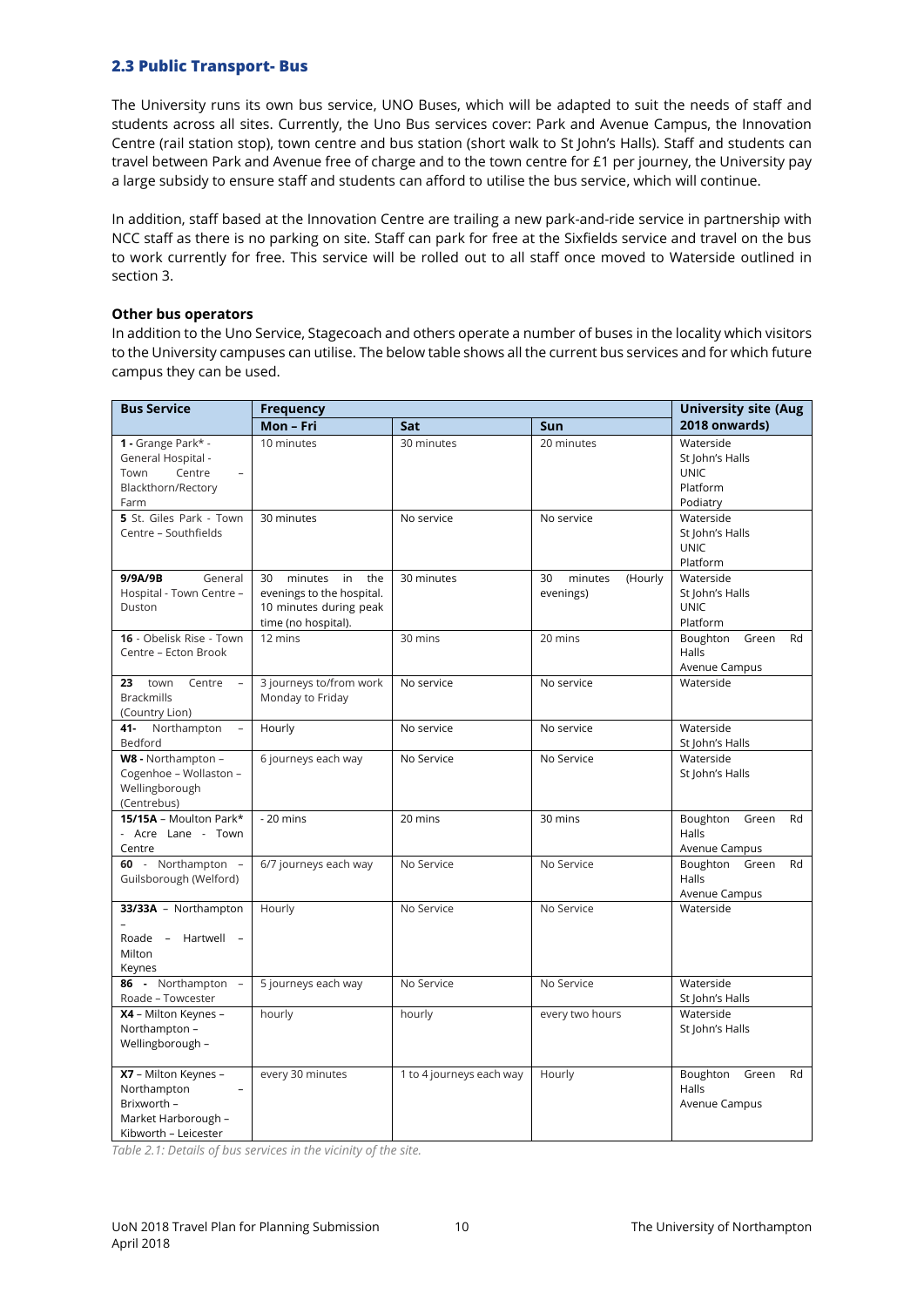# **2.4 Public Transport - Rail**

Northampton railway station is located in the town centre and is walkable from: Waterside Campus, the Innovation Centre, St John's Halls and Platform. There are good pedestrian and cyclist routes through the town. The Uno Bus services the station from all main sites.

The station has 813 car parking spaces and 85 sheltered cycle storage.

The station has recently changed management to London Northwestern Railway and is served as part of the Birmingham New Street to London Euston service. Services to both of these major destinations operate every 20 minutes on average, and take approximately one hour in both directions. Also directly accessible from Northampton station are Milton Keynes and Coventry, taking 15 and 30 minutes respectively.

# **2.5 Car Parking**

Currently, staff are able to pay a small one off admin fee to obtain a barrier pass for entry in to selected car parks at Park and Avenue Campus, commuting students are able to do the same. Students in halls are able to apply for a termly permit (£50) to park their vehicle overnight by their accommodation. This system is in place for students on placement (often nightshifts at the Hospital or out of county public services), Blue Badge holders or those registered with our Additional Student Support & Inclusion Services Team (ASSIST).

In line with current legislation around air quality, EAUC guidance, market research and in support of the residents in the county, the University will implement proactive car parking changes across the board upon the opening of Waterside, including no parking for students and a charge for parking for staff and visitors. Instead the University will promote sustainable travel to campus and agile working. These changes are outlined in the Waterside development proposals in section 3 below.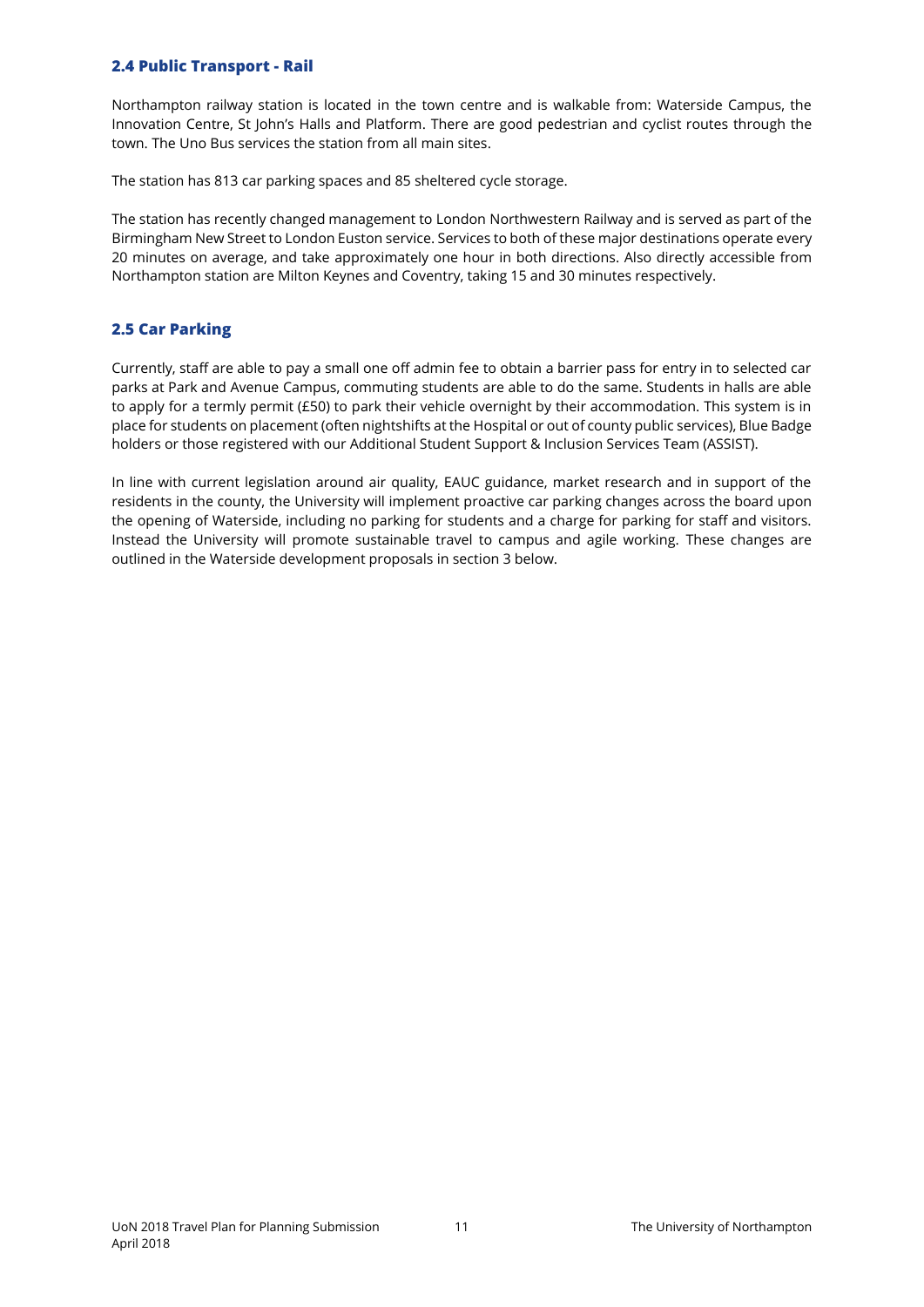# **3. Waterside Development Proposals**

# **3.1 Introduction**

This chapter sets out the Waterside development proposals, identifies access arrangements and parking provision and outlines the upcoming transport changes to incorporate the new campus, many of which will be rolled out across all sites.

The campus will consist of 55,000sqm GEA of university uses and a 1,500 bed student accommodation. The Waterside site will also consist of commercial developments: a convenience store, a bank, bars and restaurant, a sports pitch and a hotel.

The site will be well connected by walking, cycling and public transport, with a new bridge and riverside walk being provided.

# **3.2 Vehicle access**

There are two vehicular access routes into the Waterside site. In order to access the north of the site, a new road bridge over the River Nene from Bedford Road has been built. To access the south of the site, a new road link is provided from New South Bridge Road, which is located in the housing estate on the edge of the site.

The two vehicular access points will lead to separate car parking areas, allowing staff and visitors to choose which entrance they arrive from. Vehicles will not be allowed to drive through the campus, this will be reserved for the bus, fleet and waste vehicles, in order to limit the vehicle movement on campus and create safe outdoor social spaces and a walking and cycling ethos.

In addition, a third potential access linking the site with Ransome Road to the south is assessed within the Transport Assessment as a 'Phase 2' of development. The link will not be provided as part of the development proposals, but is catered for within the design. The existing Nunn Mills Road bridge over the River Nene will remain as the main access point to Avon cosmetics. A gate prevents Avon staff and visitors from travelling in to the campus site, except in an emergency. In the event that Nunn Mills Road is impassable Avon staff are able to legally access their property via this gate; as agreed in the conditions of sale.

# **3.3 Pedestrian and cycle access and facilities**

A new pedestrian foot bridge at the north west of the site, connects the campus to Becket's Park and an existing route to the west connects the campus with Cotton End, allowing for easy access to the site from the housing area on the other side of the A508.

The new bridge over the River Nene provides pedestrian and cycle access as well as vehicular to the site from Bedford Road. Plus, the existing bridge crossing can also be used by pedestrians and cyclists, to provide an alternative route into the site from Bedford Road.

New traffic free footways and cycleways are provided within the development, which will be linked to the existing network of footways surrounding the site wherever possible. The footways are designed in accordance with the principles of Manual for Streets (MfS 1 & 2) and provide areas of shared space, therefore giving priority to pedestrians and cyclists. Any new linkages will be convenient, well lit, follow desire lines and have dropped kerbs where required.

Cycle parking racks are distributed throughout the site, with some provision outside each major building and the main 'hub' being located in a central area, close to the University reception. There are 'Sheffield' stands for over 500 bicycles at Waterside including: 80 covered spaces for the student halls and 80 covered spaces for staff and commuting students. The University currently has over 350 cycle spaces across its other sites, including some secure racking, the majority of this will remain, except at Park campus where only the parking outside of Boughton Green Road halls will stay.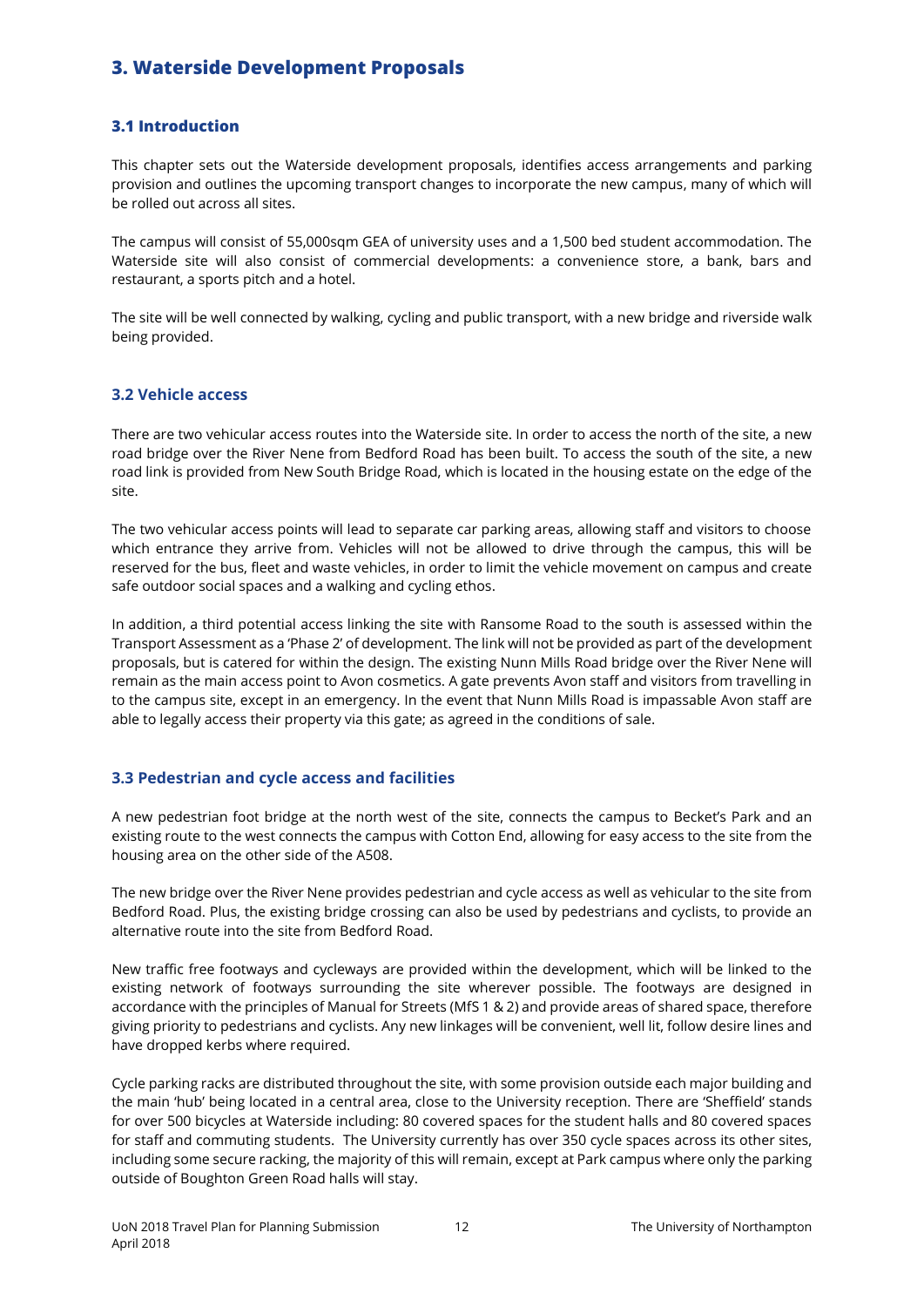# **3.4 Park and Ride**

The University has embarked on the first park-and-ride facility for the town, providing free, secure parking on the outskirts of town in order to reduce the number of single occupancy car journeys through the town centre and in turn, ease congestion, enhance connectivity and improve the local air quality.

Commencing in August 2018 this will be the University's primary parking area for students, and also open to staff, instead of providing on-site parking. The University has purchased a car park housing approximately 800 vehicles, from the Borough Council to provide the service. Once a rarely used parking facility on the edge of town the University will transform it in to a modern park-and-ride facility with a subsidised, frequent and direct Uno bus service, cycle CoNNect hubs and promotion of the 'Riverside' off road walking route to campus.

In addition, the University has agreed a long term lease with local rugby club The Saints for a further 700 spaces on the other side of the road.

The park-and-ride service will be open to University staff and students and Northamptonshire County Council staff initially, with a review to open it out wider to external organisations in the future if possible.

Parking will be free, to allow pedestrians and cyclists to travel onwards free of charge, and will be monitored by a 24-hour security team and CCTV footage. The park-and-ride bus will be a dedicated shuttle service to Waterside and will cost £1 per day. The buses will run approximately every 10 minutes at peak time and stop at the rail station for commuters, and to allow a drop off for the staff of the Innovation Centre, and in the town centre for NCC staff.

The route will make use of the town centre bus only lanes to provide a quick service and there will be realtime information at bus shelters in order to allow users to see when their next bus is due to arrive.

The park and ride is in walking and cycling distance to many sites including; Waterside (2.3 miles), UNIC (1 mile) or Avenue (2.5 miles); thereby giving zero cost options for those who want it.

## **3.5 Bus services**

The University is continuing to subsidise the UNO bus network including the 19 and two new routes to Waterside. UNO will continue to run the 21 commercially, with a discount for University staff and students based on an inner and outer fare model to cover all sites. Uno buses are low emission and provide free Wi-Fi; USB charging and modern comfort to enable users to catch-up on emails/browse the web at the start of the day.

## **Inner fare zone:**

The inner zone encompasses the town centre including: park-and-ride, the rail station, bus station, Avenue Campus, St John's, and Waterside Campus. Staff and students pay just 50p for a single journey on UNO buses within the inner zone Monday - Friday.

## **Outer fare zone:**

Covering the rest of the UNO network within Northampton. Staff and students pay £1 for any single journey on UNO buses in the outer zone Monday - Friday.

#### **Intercampus-travel**

UNO service 19 continues to link Park Campus (Boughton Green Road Halls) and Avenue Campus with Northampton town centre and St John's Halls, but has been amended to serve the Waterside Campus from the town centre instead of the rail station and park-and-ride. This will provide a link for users living in the town and suburbs as a means to get to work/study. This is the main north/south bus route linking the campuses.

In addition, a new route provides a dedicated shuttle between Waterside and Avenue free of charge (Monday to Friday) for staff and students, providing direct links between the main University campuses (including the Innovation Centre) for at work/study travel. This will ensure staff are using public transport for at work travel and also feel confident commuting to work sustainably as they have alternative transport options once at work.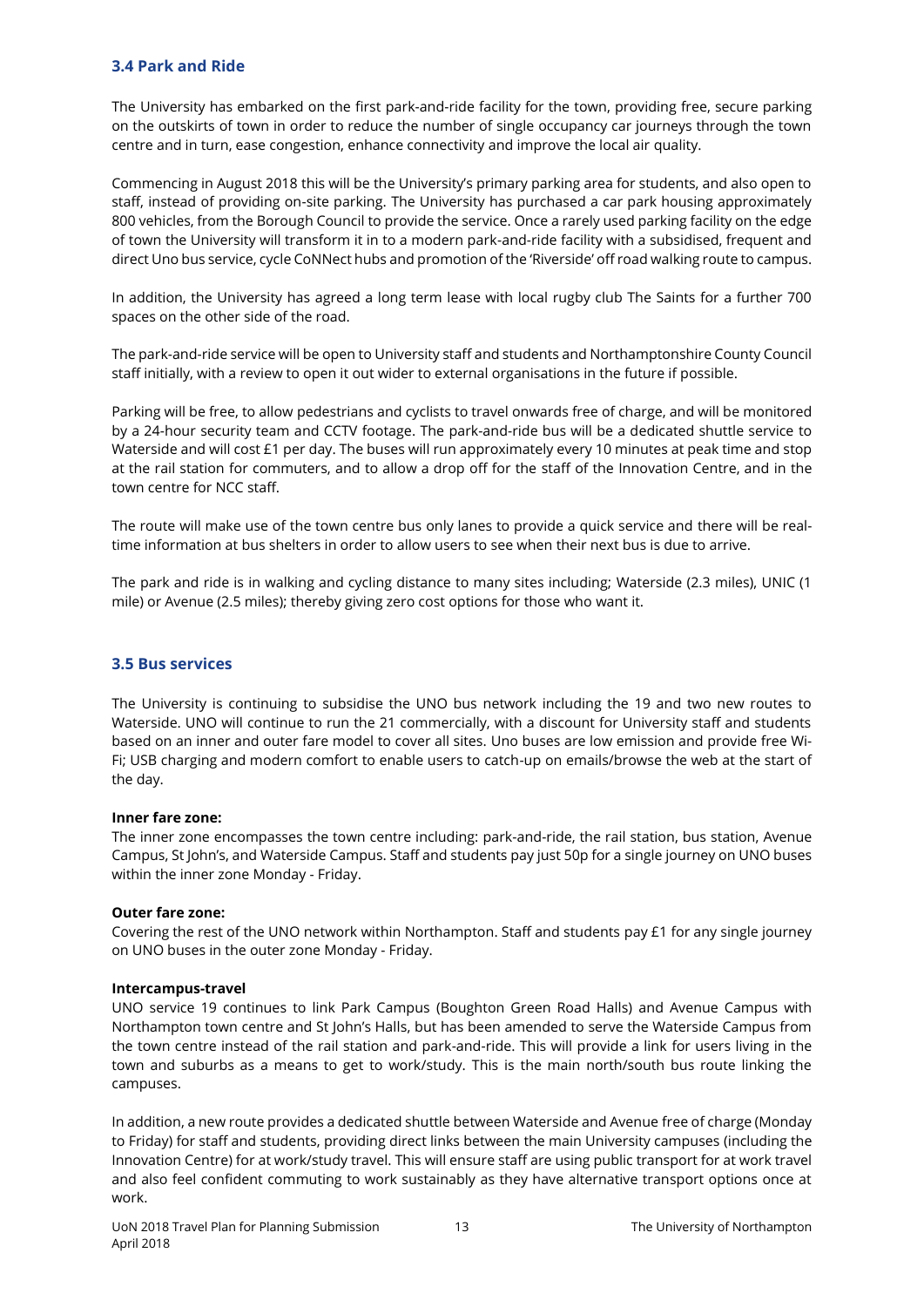Additionally, to encourage use of public transport, students living in Boughton Green Road halls will be given free UNO bus travel (Monday – Friday) to Avenue and Waterside as part of their accommodation package. This is to help ensure that they can easily travel to the locations where academic studies will take place, and discourage those that keep a car at the accommodation from using it for study.

UNO service 21 will continue to link Blackthorn – Weston Favell – Northampton College with Northampton town centre. From here users can walk to: Platform, UNIC, St John's Halls and Waterside, providing a link for users living in the town and suburbs as a means to get to work/study.

The University is committed to installing high quality bus stops at its new locations in order to maximise the opportunity for safe and convenient bus travel. New stops will be sheltered and display timetable and real time information.

|  |  |  |  | The table below outlines the new UNO bus network. |
|--|--|--|--|---------------------------------------------------|
|  |  |  |  |                                                   |

| <b>Bus Number</b>                                                                      | Route                                                  | <b>Frequency</b>                                                                                                   | Days                                    | <b>Fare</b> (University staff<br>and students)                              |
|----------------------------------------------------------------------------------------|--------------------------------------------------------|--------------------------------------------------------------------------------------------------------------------|-----------------------------------------|-----------------------------------------------------------------------------|
| 18 - Park-and-ride<br>To be confirmed<br>(subject to Traffic<br>Commissioner)          | Park and Ride - Rail<br>station - Waterside            | Every 10 minutes' peak Monday to Friday<br>time / 15 minutes' off<br>peak.<br>Every 15 minutes<br>Every 30 minutes | Saturday<br>Sunday                      | £0.50 (single).<br>Full fare.<br>Full fare.                                 |
| 20 - Intercampus<br>shuttle<br>To be confirmed<br>(subject to Traffic<br>Commissioner) | Waterside – Horse<br>Market - Avenue                   | Every 30 minutes                                                                                                   | Monday to Friday                        | Free.                                                                       |
| 19                                                                                     | Boughton Green Rd<br>Halls – Barrack Rd –<br>Waterside | Every 15 minutes at<br>peak time<br>Every 30 minutes at<br>peak time                                               | Monday to Friday<br>Saturday and Sunday | £1 (single) from BG Rd.<br>£0.50 (single) from<br>Barrack Rd.<br>Full fare. |
| 21                                                                                     | Blackthorn - Weston<br>Favell – town centre            | Every 15 minutes at<br>peak time<br>Every 20 minutes                                                               | Monday to Friday<br>Saturday            | £1 single.<br>Full fare.                                                    |

*Table 3.1 outlining the new UNO bus network.* 

## **External bus services**

There are two main roads that run along the boundary of the site; the Bedford Road to the north and Cotton End/London Road to the west. Both of these roads have numerous buses which pass by and collect passengers to go to the town centre or back out to the residential suburbs.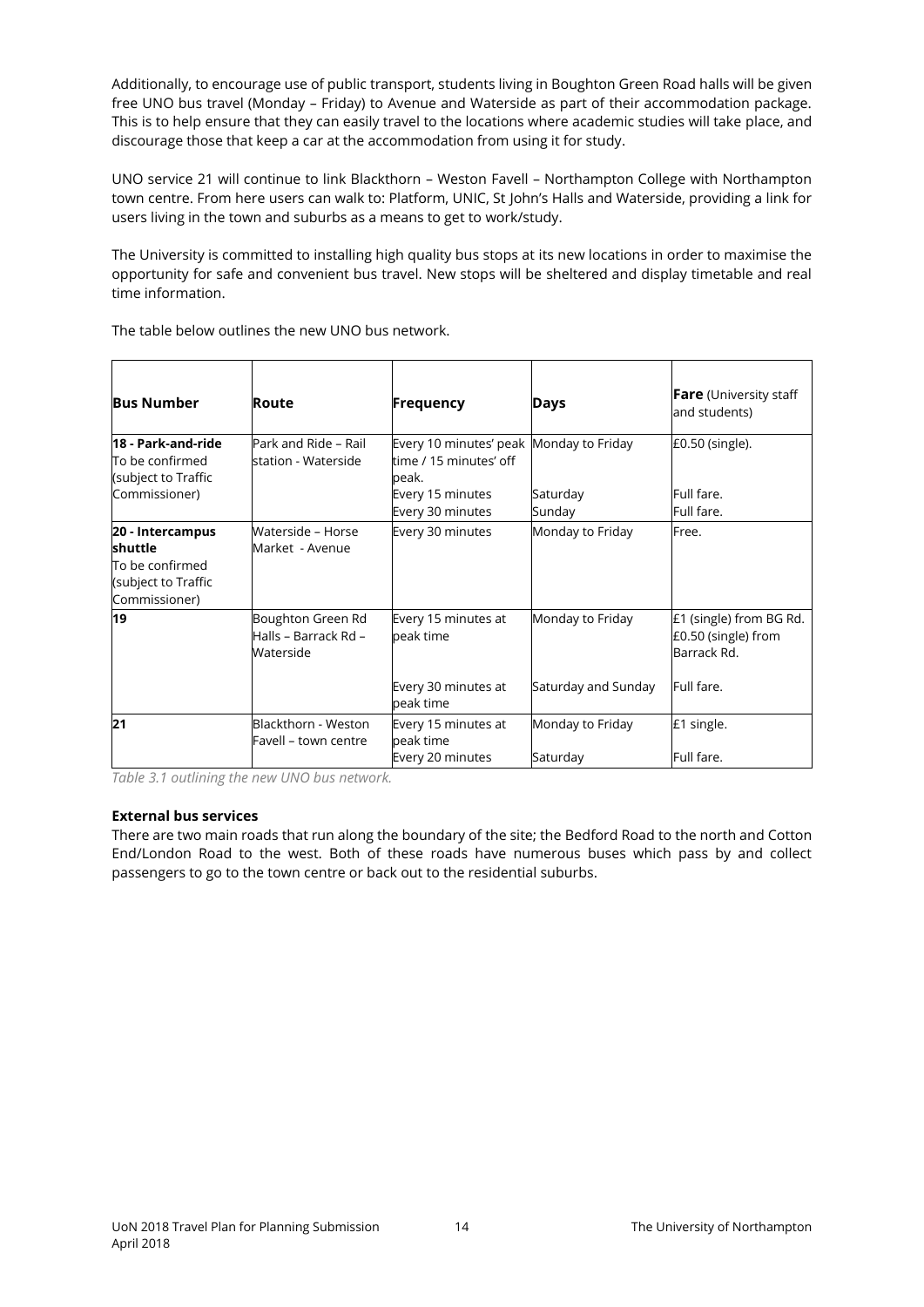# **3.6 Car parking**

The University is promoting a car-free campus for students and discouraging staff parking by introducing parking charges across the board upon the opening of Waterside. In line with current legislation around air quality, EAUC guidance, market research and in support of the residents in the county.

# **Staff**

Limited parking is provided for staff to reflect the new location for the University, much closer to the town centre and served by better public transport links. The pricing of staff car parking has been set to reflect the new location and to encourage greater car sharing and sustainable travel opportunities.

## **Car park management**

Parking is managed by a comprehensive ANPR system and an appointed car parking enforcement contractor.

Staff and visitors must register their vehicles on ANPR white lists to access car parks and have to make payment for their stay. Following consultation with the British Parking association, Trade Unions and with staff (see section 4) two methods of payment are offered for staff: pay-as-you-go at £3 per day (midnight – midnight) or payroll deductions at 0.75%.

Deductions from payroll is considerably cheaper than pay-as-you-go in order to provide staff that have to drive to work every day with an affordable option and ensure they do not feel alienated. The monthly fee taken straight from salary allows them to park as often as they choose. However, the draw back to the system is that it does not allow for any refunds if staff take annual leave, are off short term sick or are not able to get a parking space. Staff must opt in for 3 months at a time in order to cut down on admin and prevent abuse of the system. For staff that have flexible working hours, shift work, agile working or various daily transport modes, 'pay-as-you go' should be a more appealing offer.

Motorcycles - including mopeds and scooters - are exempt from car park charges to reflect the lesser space they take up on road, with regards to congestion, and in the car park itself. There are dedicated motorbike parking areas across three car parks with secure steel poles for anchoring.

Of the 650 car parking spaces at Waterside, 52 are allocated for Blue Badge holders. These spaces are not necessarily nearer to buildings but are wider and fully accessible. The University will operate a temporary 'University Blue Badge' scheme where staff can obtain a pass for these spaces free of charge for a maximum of 6 weeks at a time, accounting for varying levels of disability and visual impairment.

# **Students**

Only students with disabilities or restricted mobility can park on campus. Blue Badge holders must register with the University's Additional Student Support and Inclusion Services Team (ASSIST) to have their badge verified and then register their vehicles on the ANPR white lists to access all car parks across all University sites. In addition, students registered with ASSIST can apply for a 'University Blue Badge' in order to park in staff areas, not Disabled bays. Students are required to obtain medical evidence via a doctor's form that outlines why their condition means they cannot use public transport. These University Blue Badges have an appropriate expiry date.

Limited parking is available at Boughton Green Road Halls and Bassett Lowke Halls (Avenue Campus) at £60 a term for students residing here who need to bring a car for health reasons, family reasons or due to having an official academic placement. These halls are promoted as the only accommodation with parking for students that meet the criteria. There is not enough parking available for all the students residing here and therefore they must apply termly by a publicised deadline and outlined which criteria they meet.

Students residing at St John's Halls or Waterside Student Village are not be able to bring vehicles with them.

Currently, students studying at Avenue Campus are able to pay to park on campus for £20 per month (equivalent to the £1 per day park and ride fee for Waterside students) due to the fact there is no direct bus from the park-and-ride. It is likely this option will be removed when a park-and-ride facility becomes available on the east side of town as well as the west as this will result in a better bus network which includes a route directly to Avenue from the park-and-ride.

Postgraduate Researchers are able to park on-site in staff parking areas.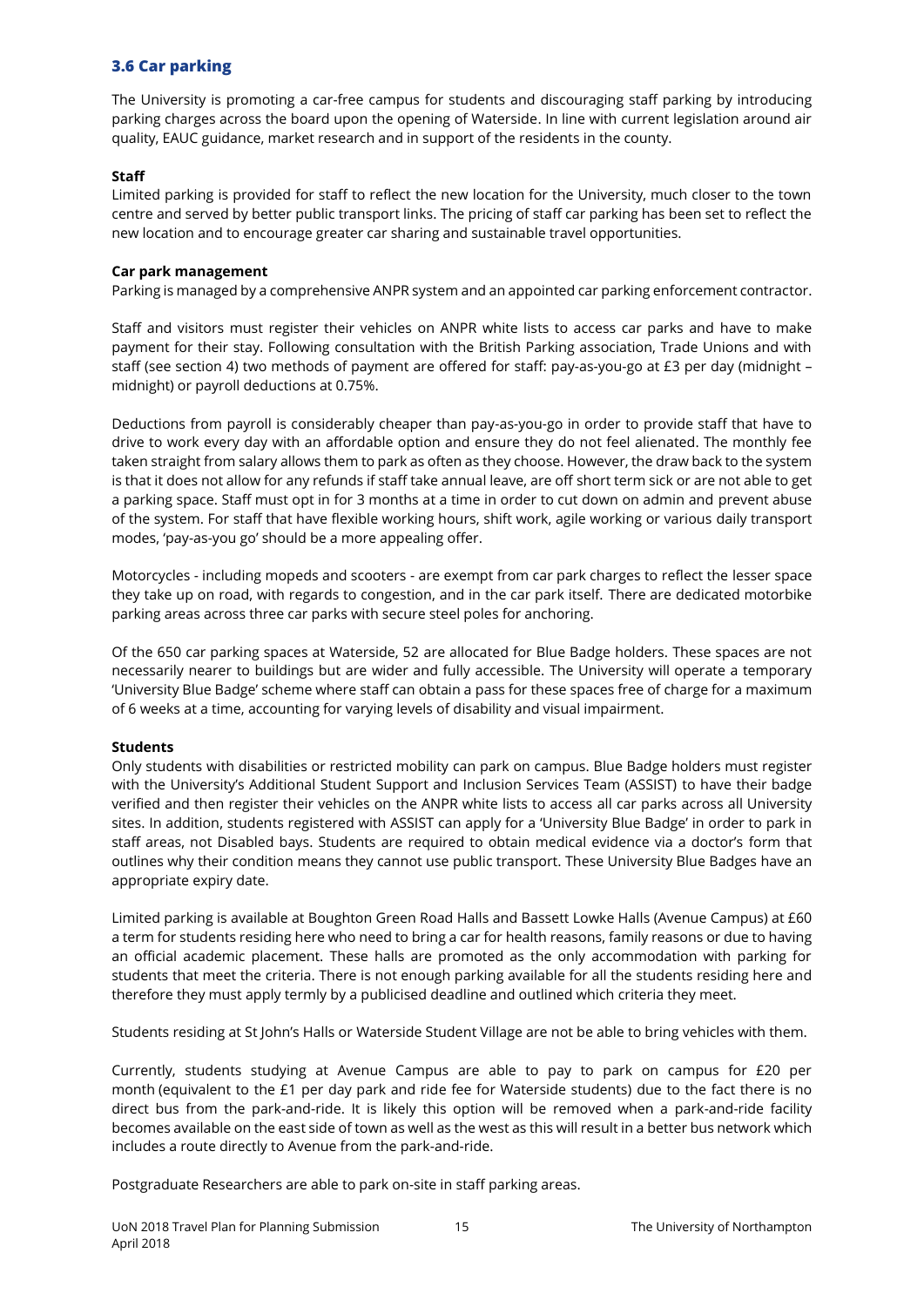## **Visitors**

Visitors are able to utilise the car parks at the University campuses but are also required to pay and preregister their vehicle in order to be recognised by the Automatic Number Plate Recognition system installed at Waterside and Newton. Staff can register their visitor's vehicles on the white list prior to their arrival. Visitors are given an online receipt option upon payment should they be able to claim parking costs back from their employer/company.

## **Off-site parking**

It is accepted that despite a car-free campus, some students may still drive and attempt to park off-site, either utilising the town centre car parks or on-street within walking distance of the Waterside campus. A Northampton Central Area Parking Strategy (Sep 2012) has been developed by NCC which details the capacity of parking in the town centre, taking upcoming developments into consideration. It is indicated that there is spare capacity in the town, although it is acknowledged that some additional spaces may be required to accommodate total demand in 2026. If students choose to park on-street this will work against the TP aims as well as likely upset our neighbours. It is proposed that a detailed parking strategy will be developed in conjunction with NCC and Northampton Borough Council (NBC) at the implementation stage and will be monitored post occupation. This is included in the monitoring plan in Section 5.

For short term or one off parking University users and visitors are advised to use one of the many public car parks operated by NBC within Northampton town centre. Charges for these car parks start from £0.60 for one hour, £3.20 for up to 4 hours, and £7 all day (Mon-Fri).

# **Analysis of the Amount of Car Parking at the University of Northampton:**

From a staff perspective, the amount of car parking available has increased by up to 80 spaces compared to 2016, due to all staff parking at Avenue Campus being retained and very limited student parking (currently some of our spaces at Park and Avenue are shared with students).

Although it is the aim of the TPMP and University to move away from single occupancy car use, we do not want to alienate staff that have to travel by car and the current supply of parking spaces does not meet the demand. Staff that work later shifts and arrive to campus after 9:30am often feel disadvantaged as they cannot get a space. Staff have reported arriving to work up to an hour early to get parked. We aim to improve staff wellbeing by providing enough spaces for the demand through on-site parking as well as the large parkand-ride car park with free parking and a host of supporting sustainable travel initiatives.

Car parking for non-residential students has decreased from 1,000 spaces currently to 108 spaces in 2018. Car parking for residential students will stay at about the same level as we are retaining the Boughton Green Road and Bassett Lowke halls parking plus the Waterside Student Village has a number of Disabled parking spaces (19). However, the number of halls accommodation places the University will provide will increase by approximately 600 beds.

A proposed breakdown of University car parking spaces is shown in the table below.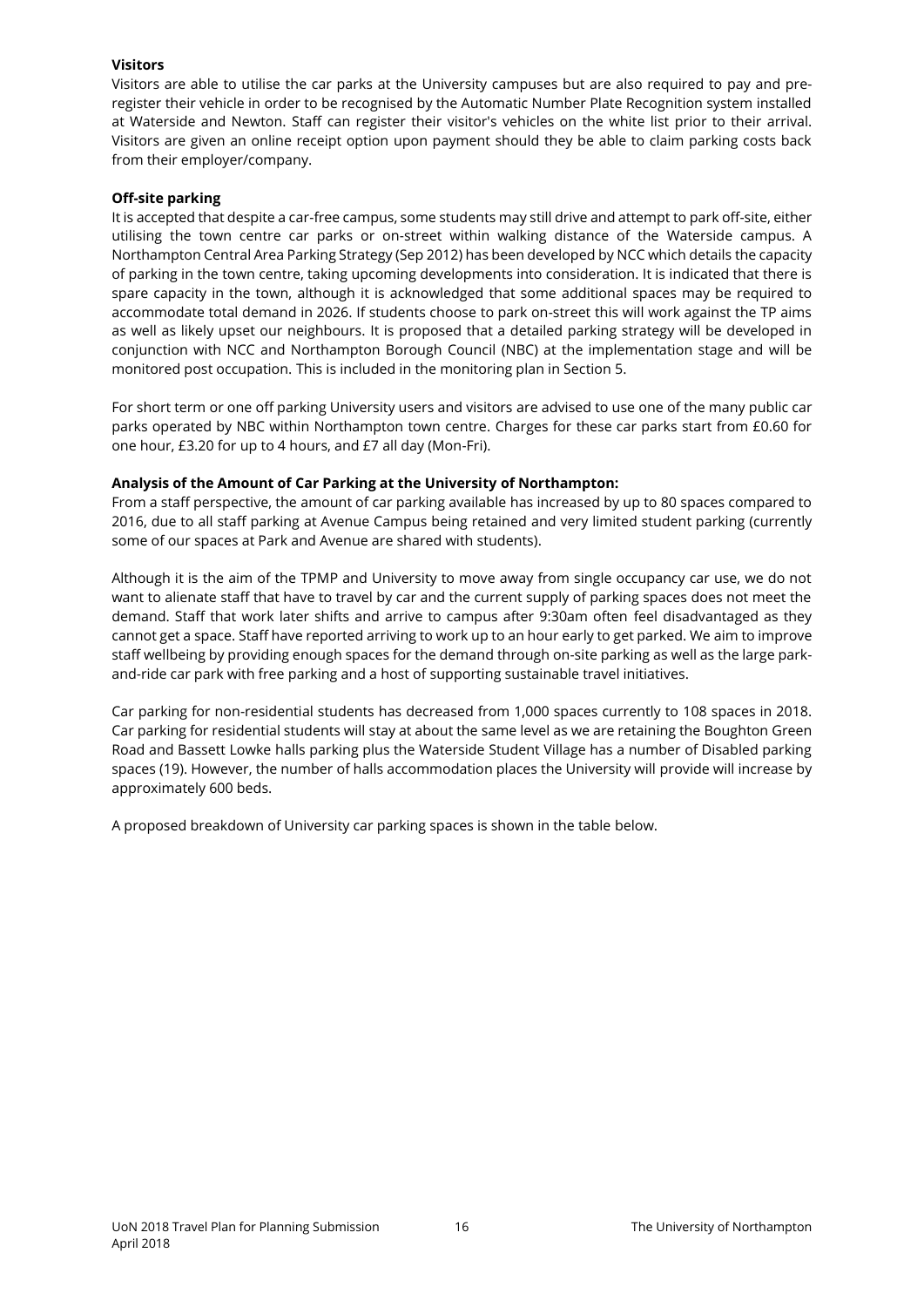| <b>Location</b>                                   | <b>Disabled</b><br><b>Spaces</b> | <b>Staff Spaces</b>      | <b>Res Student</b><br><b>Spaces</b> | <b>Non-Res</b><br><b>Student</b><br><b>Spaces</b> | <b>Visitor Spaces</b>    | <b>Total No.</b><br><b>Spaces</b> |
|---------------------------------------------------|----------------------------------|--------------------------|-------------------------------------|---------------------------------------------------|--------------------------|-----------------------------------|
| East Halls, Park<br>Campus                        | 8                                | $\mathsf{3}$             | 73                                  |                                                   | $\overline{\phantom{a}}$ | 84                                |
| <b>Bassett Lowke</b><br>Halls, Avenue<br>Campus   | $\overline{4}$                   | $\overline{\phantom{a}}$ | 16                                  |                                                   | $\overline{\phantom{0}}$ | 20                                |
| Avenue staff<br>car parks<br>(1,3,4,5, 8, 6)      | 15                               | 183                      | $\overline{\phantom{a}}$            | $\blacksquare$                                    | 18                       | 216                               |
| Avenue<br>student car<br>park (2)                 | $\overline{2}$                   | $\mathbf 0$              | $\mathsf 0$                         | 106                                               | $\mathbf 0$              | 108                               |
| St John's Hall                                    | $\overline{4}$                   | $\overline{\phantom{a}}$ | L,                                  | $\overline{a}$                                    | $\overline{a}$           | $\overline{4}$                    |
| St John's<br>House                                | $\overline{\phantom{0}}$         | 4                        | L,                                  | $\overline{\phantom{a}}$                          | $\overline{\phantom{a}}$ | 4                                 |
| Podiatry Clinic                                   | $\overline{2}$                   | 16                       | $\blacksquare$                      | $\blacksquare$                                    | 3                        | 21                                |
| UoN<br>Innovation<br>Centre                       | 3                                | $\overline{\phantom{a}}$ | $\overline{a}$                      | $\qquad \qquad \blacksquare$                      | $\overline{\phantom{0}}$ | 3                                 |
| iCon, Daventry                                    | 8                                | 24                       | L,                                  | $\overline{\phantom{a}}$                          | $\blacksquare$           | 32                                |
| Waterside -<br>East Car Park                      | 6                                | 128                      |                                     |                                                   | $\blacksquare$           | 134                               |
| Waterside -<br>Central Car<br>Park                | $\overline{7}$                   | 81                       |                                     |                                                   | 52                       | 140                               |
| Waterside -<br>South-West<br>Car Park             | 4                                | 68                       |                                     |                                                   |                          | 72                                |
| Waterside -<br><b>West Car Park</b>               | 12                               | 348                      | $\overline{\phantom{a}}$            | $\qquad \qquad \blacksquare$                      | $\overline{\phantom{a}}$ | 360                               |
| Waterside -<br>Senate                             | $\overline{4}$                   | 10                       | $\overline{\phantom{0}}$            | $\qquad \qquad \blacksquare$                      | $\mathbf 2$              | 16                                |
| Waterside -<br>Student<br>Village/Creative<br>Hub | 19                               |                          | $\overline{\phantom{0}}$            | $\overline{\phantom{a}}$                          | $\overline{\phantom{0}}$ | 19                                |
| 2018 Total No.<br><b>Spaces</b>                   | 98                               | 865                      | 89                                  | 106                                               | 75                       | 1233                              |

*Table 3.2 outlining the new parking spaces across the University sites.*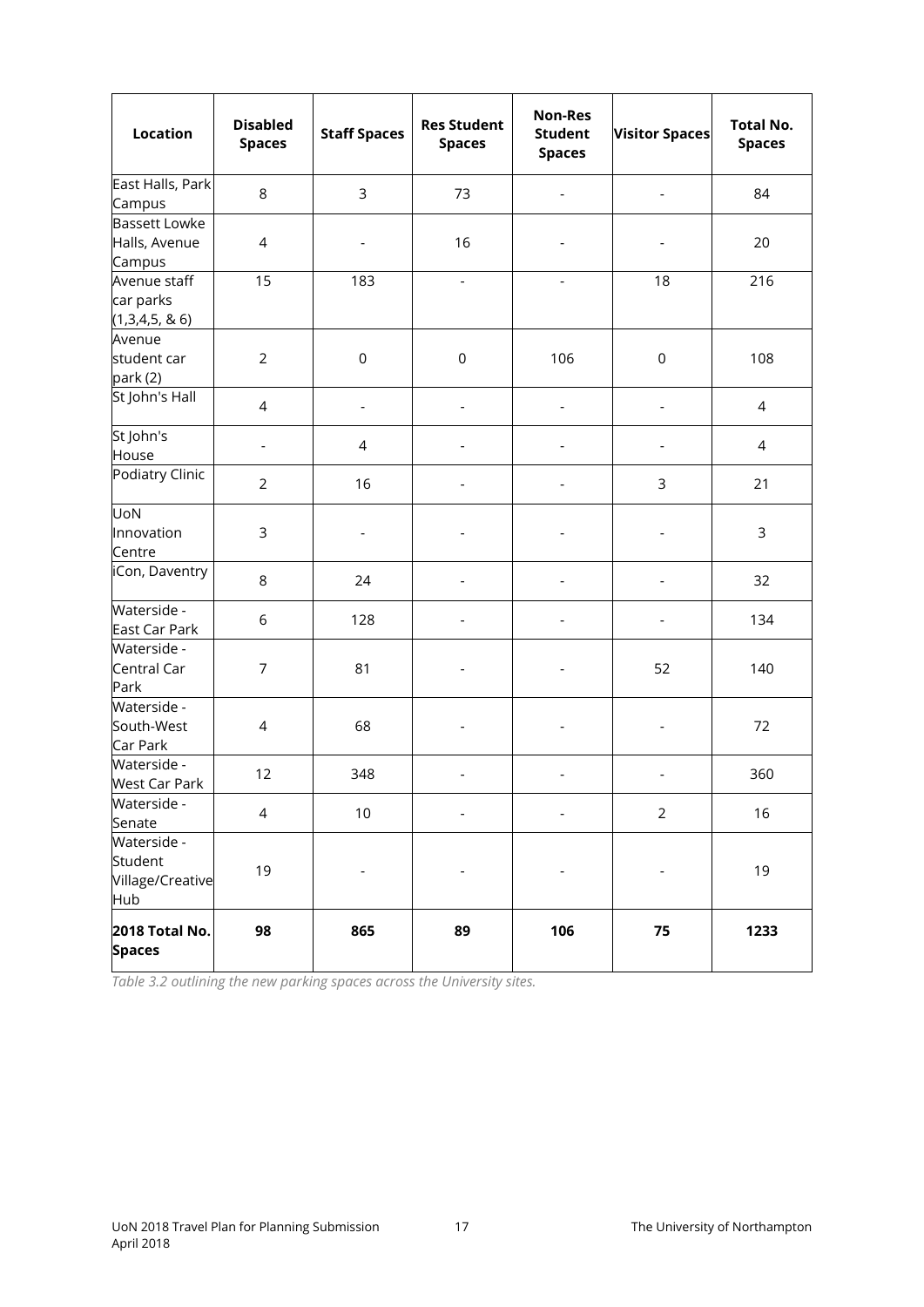# **4. Travel Plan Development**

# **4.1 Market Research**

## **Car parking charges**

In light of the University introducing car parking charges for the first time, extensive market research and consultation with staff and Trade Unions was conducted to ensure the new system was in line with current guidance and considered fair and equal by staff. The process included:

**Desk-top Exercise Investigating Competitor Institutions:** Analysis of staff parking at competitor HEIs shows that there is a range of different charging regimes in operation across institutions; how the charges are calculated, and how they are collected, vary across the HEIs. Some institutions have multiple charging regimes available to staff, based on both flat-rate fixed payment and salary-linked payment.

• In terms of charges based on salary, the percentage deduction ranges from 0.2% to 1.0% of gross salary; which equates to a cost of up to £260 per annum (incl. VAT) for an average gross salary of £26k. The most common charge is 0.75% of salary.

• In terms of flat-rate charges, they range from £1.40 to £10 per day.

**British Parking Association's 2013 HE Parking Survey:** The British Parking Association (BPA) launched its first Higher Education Parking Survey in 2013. 52 universities, representing around 34% of all HEIs in the UK, took part in the research, which was conducted by asking a series of questions via an online survey. A more recent survey has been conducted by the BPA since then but this 2013 survey was the most current at the time of developing the University's new charging structure. The findings included:

- Almost one-third of respondents have no on-site parking for students.
- There were 45 responses to the question 'Does the institution charge for staff parking?'; of which 82% replied 'yes' and 18% 'no'.
- Of those institutions that do charge staff to park on-site, the main methods of calculating charges are: based on salary (26%), flat-rate annual charge (16%), pay & display (12%), scratchcards (11%), and based on vehicle emissions (10%).
- There were 7 responses that provided data on the percentage of salary deduction:
	- 1 charged 0.3%
	- 2 charged 0.5%
	- 2 charged 0.6%
	- 2 charged 1.0%

# **4.2 Consultation**

## **Staff Travel Survey**

Conducted in November 2016, in conjunction with Marketing & Surveys Team, using the University's own survey software, all staff received an email invitation to participate. Questions covered current travel patterns and future options.

The data from the survey was analysed during December 2016 and January 2017. Focus Groups based on specific travel modes were undertaken for interested staff in February 2017. Mapping software was used to map staff home postcodes and student term-time postcodes.

The 2016 staff travel survey and 2014 student travel survey (included in National Student Barometer questionnaire) indicate the following breakdown of commuting travel modes to/from the University: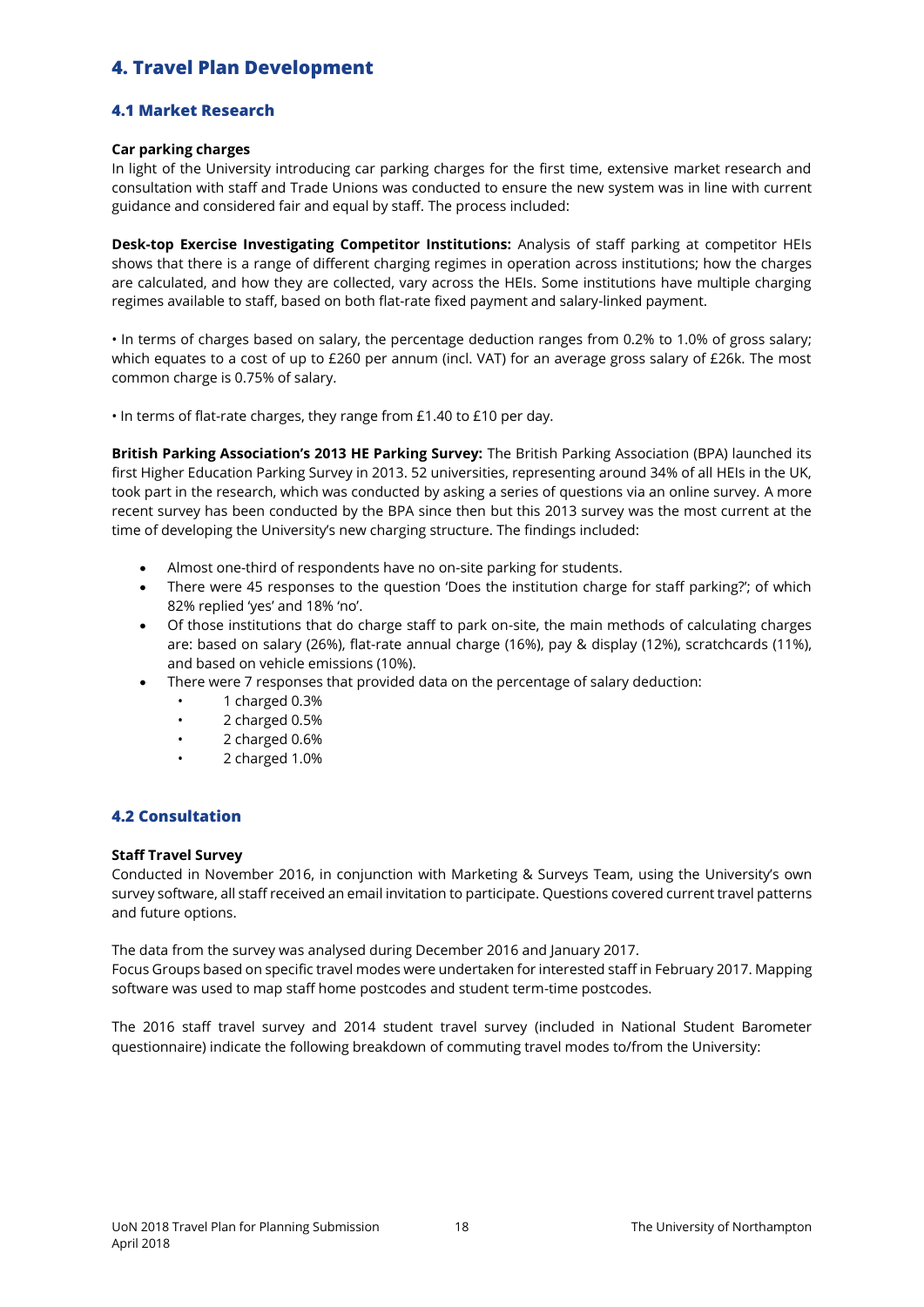| <b>Main Mode of Travel</b>      | <b>Student (2014)</b> | <b>Staff (2016)</b> |
|---------------------------------|-----------------------|---------------------|
| Car (on own)                    | 31%                   | 75%                 |
| Walk                            | 27%                   | 6%                  |
| <b>Bus</b>                      | 24%                   | 5%                  |
| Car (with/as passenger) or Taxi | 13%                   | 8%                  |
| Bicycle                         | 1%                    | 3%                  |
| Other                           | 4%                    | 3%                  |

Points of note from travel surveys:

- 75% of staff travel to/from the University in single occupancy vehicles;
- 31% of students travel to/from the University in single occupancy vehicles;
- Student travel is much more evenly spread over various modes of travel, compared to staff travel.

# **Staff Travel Focus Groups**

Following the analysis of the staff travel survey conducted in November 2016, 56 members of staff took part in on-line focus groups, facilitated by an external organisation (Dubit); with questions based on the results from the staff travel survey. A Staff Travel Focus Groups Report was prepared by Dubit. The executive summary is re-created below:

## Payment options

• Overall staff favoured the 'opt-in' pay monthly through payroll option because in the long-run it would be the cheaper option, however they understood the flexibility of the 'default' option of pay-as-you-go and believe that offering both options to staff is imperative.

• There was huge concern over the amount of car parking spaces. Currently staff say it's a struggle to find a free space after the morning rush. They stressed the importance that if they purchase a space through the opt-in option then they expect a parking space, because they've paid up front, otherwise they would not select this payment method.

• There was a mutual agreement that if they understood why they were paying for the car park and were guaranteed a space, they would be less resistant to make a payment.

## The effects of smart working

• Staff understood that the more staff who are smart working, there may be less demand for the car park.

• However, a main issue was that those who can smart work tend to be the higher-paid staff. Therefore, some felt the car-parking charges would have the largest impact on lower paid employees.

## The park-and-ride scheme

• If the park-and-ride scheme could tick the following boxes staff would be willing to use it to get to work (rather than their car): frequent and direct buses, either cheap or free, clean, accessible on both sides of town and safety for staff and their cars.

## Alternative modes of transport

• Staff are positive about cycling, however they believe the University need to do more to encourage this; more promotion of the cycle-to-work scheme, better facilities (e.g. showers), improved cycle paths and lighting.

## The effect of no on-site parking for students

• For students who live on campus or nearby in student houses, lack of parking would not be an issue.

• However, many of the students who attend the University of Northampton are mature students (with children), health students (e.g. training to be a nurse) who need to get to placement and students who travel a distance. Staff felt that the University would have to help students to make use of alternative modes of transport (park-and-ride) for example, offering a discount.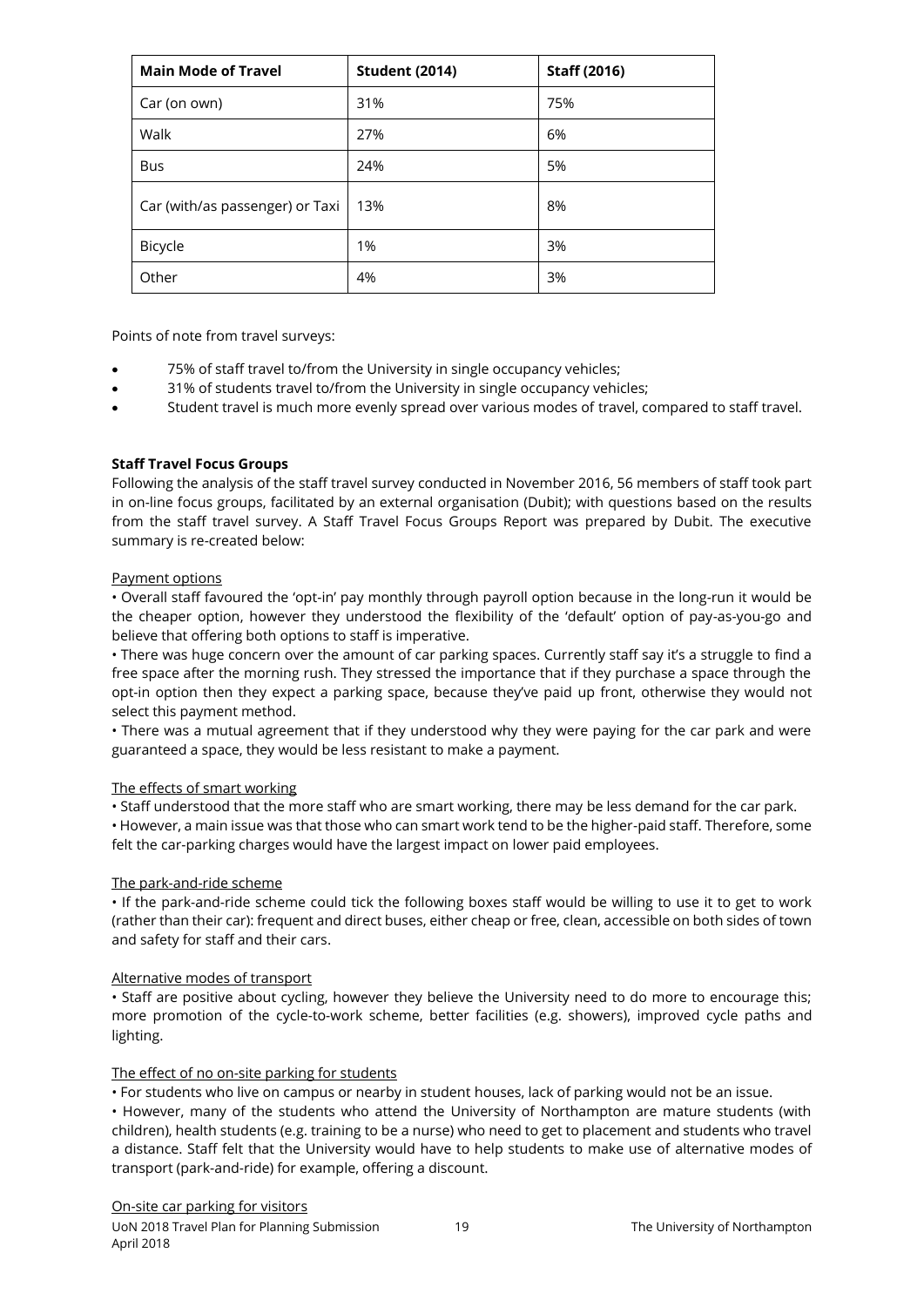• Overall, an internet-booking system was favoured by staff.

• Staff leaned towards charging visitors to use the car park, as many of the visitors would not be directly affected as they would most likely claim it back through expenses.

# **Consultation with Staff Unions** (via TU Liaison Group)

Staff Unions were consulted regarding intended charges for on-site parking and park & ride, and about how charges will be collected. The proposed car park fee and charging mechanism was agreed by both Trade Unions and was felt to be flexible enough to give employees affordable options that would still promote consideration of travel by other methods.

# **4.3 Equality and Diversity**

An Equality Impact Guidance (EIG) screening for staff car parking charges, as well as a EIG full analysis, has been conducted. The EIG screening document is attached as Appendix A, and the EIG full analysis is attached as Appendix B. The conclusions from these documents have been factored into the proposals contained within this paper. Namely, staff car park charging to be based on salary scale for those on payroll; with a separate daily/hourly payment scheme for non-payroll staff and others based on site.

# **4.4 Conclusion**

Based on the market research and consultation process the university will implement the following:

- Two parking payment options:
	- Pay-as-you-go– at a competitive rate, cheaper than the council town centre parking of £3 per day (midnight – midnight). (Full costs are outlined below in section 5).
	- Deductions from payroll set at a competitive rate of 0.75% with the option for staff to opt in and out in 3-monthly chunks.
- More car parking to meet the demand based on current numbers and modelling but operated on a first-come-first-served basis, with an incentive for car sharing.
- Frequent and direct park-and-ride service.
- Work with partners (NCC and Northampton Borough Council) to look at the potential of opening a second park-and-ride site (on the east side of town) with modern buses and secure parking.
- Showers and lockers at Waterside and any further phase 2 expansion developments, cycle paths segregated from traffic at Waterside and any future sites, more promotion of the cycle-to-work scheme, cycle training, Dr Bike and cycle expenses policy to staff and improve the lighting and access for streets surrounding Waterside working with the local authority.
- Subsidised UNO bus services for staff and students.
- Simple payment process for staff and visitor pay-as-you-go parking via a web based tool with receipt option.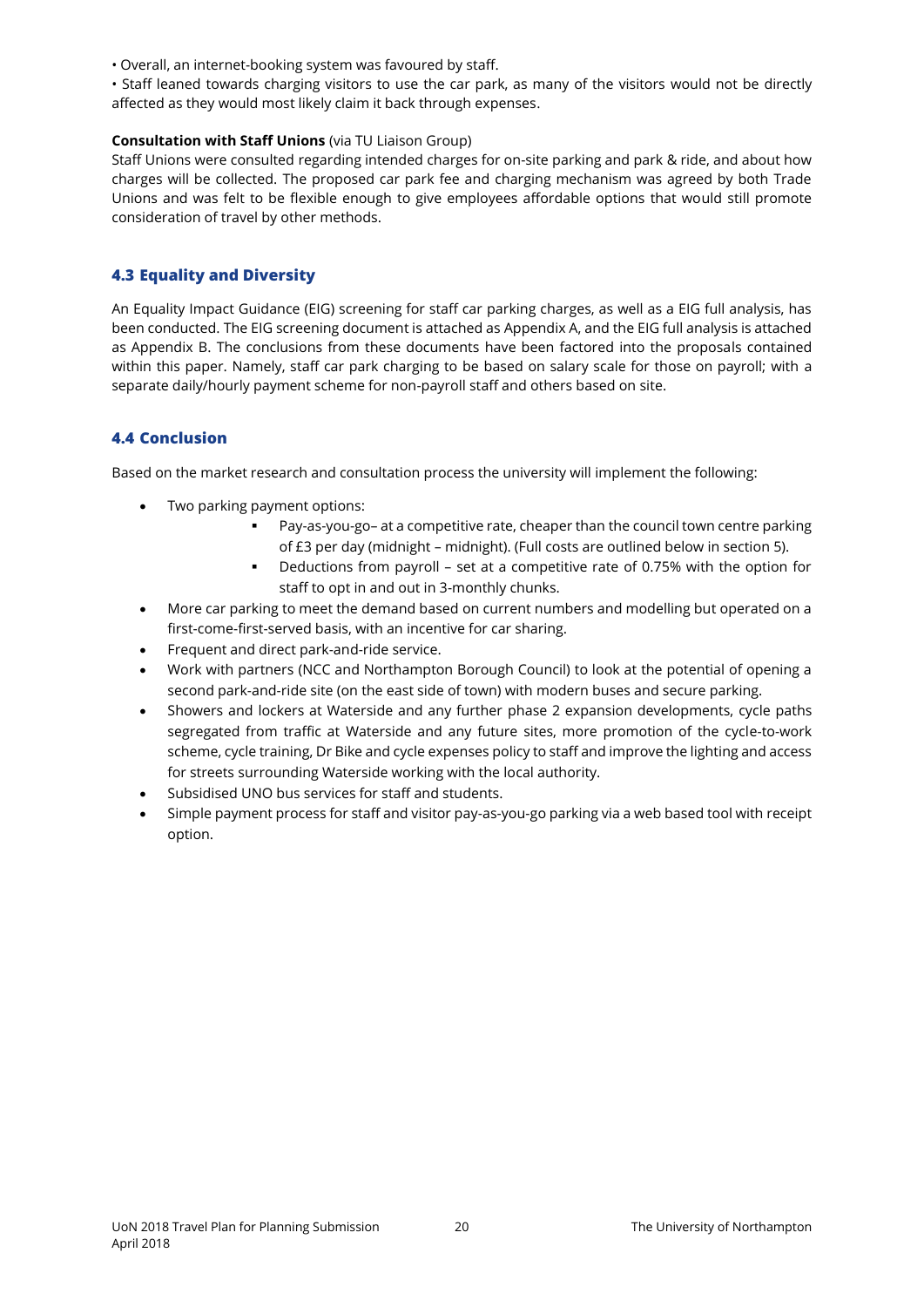# **5. Travel Plan Implementation Plan**

This section sets out: the travel plan initiatives which will be implemented, the timescales and the communication strategy.

# **Timeframe**

This document sets out a programme of activity for the period from first occupation August 2018 (including activities leading up to first occupation) for five years to August 2023. In the fourth year the Travel Plan will be reviewed and an updated 5 year TP will be submitted to Northamptonshire County Council.

The relocation schedule for the University sites are outlined below:

| <b>Description</b> | <b>Open/Occupation Date</b> |
|--------------------|-----------------------------|
| Avenue Staff       | June 2018                   |
| Waterside Staff    | August 2018                 |
| All sites students | September 2018              |

# **Implementation Plan**

The University is providing a number of infrastructure improvements to facilitate journeys to and from the sites by sustainable transport modes. In addition, the University is introducing a charge for its car parks and car parking for students will be kept to a minimum in order to discourage single occupancy car use. A number of soft initiatives are being introduced alongside this to further incentivise sustainable travel. When these initiatives are introduced as a package of measures, at key times, along with infrastructure schemes already identified, they are effective in delivering a mode shift away from single car occupancy journeys.

**On site facilities:** The new Waterside campus has been designed to minimise the need for students to own a car. First year accommodation is provided on the site itself, negating the need for students to travel for lectures. Amenities are also provided on the site in order to reduce the need for travel, including: Library, student services, Student Union, GP, ATM, a bar and several restaurants and cafes, a convenience store and sports hall and pitch.

Within the local vicinity, less than 5 minutes' walk, is a Trilogy Gym, whom the University has partnered with for a discounted membership, two large supermarkets and the hospital. The town centre itself is less than a 10-minute walk providing all the usual amenities including the student union Platform nightclub.

Commuting students, staff and visitors need to travel to the various University sites, the below initiatives outline how the University is enabling people to do this via sustainable transport modes.

# **5.1 Implementation Plan**

## **Transport Costs**

A principle of travel planning is the concept of having a hierarchy of costs for the specific measures implemented; i.e. the options that have the highest negative impact on communities, and are often the most convenient, should be more expensive than options which are less convenient but have a lesser impact on the environment. Thus, parking on site should cost more than a park-and-ride service; bus services should cost a similar amount to park-and-ride; and cycling and walking should be the cheapest options.

In this model, the hierarchy of costs charged by the University (from cheapest to most expensive) would be as follows:

- Walking;
- Cycling;
- Park-and-Stride (park at park-and-ride site, but walk to campus from there);
- Park-and-Cycle (park at park-and-ride site, but cycle to campus from there);
- Motorcycle/scooter/moped parking on site;
- Park-and-Ride;
- Bus;
- Car- share to campus and park.
- E-vehicle to campus and park.
- Parking on campus.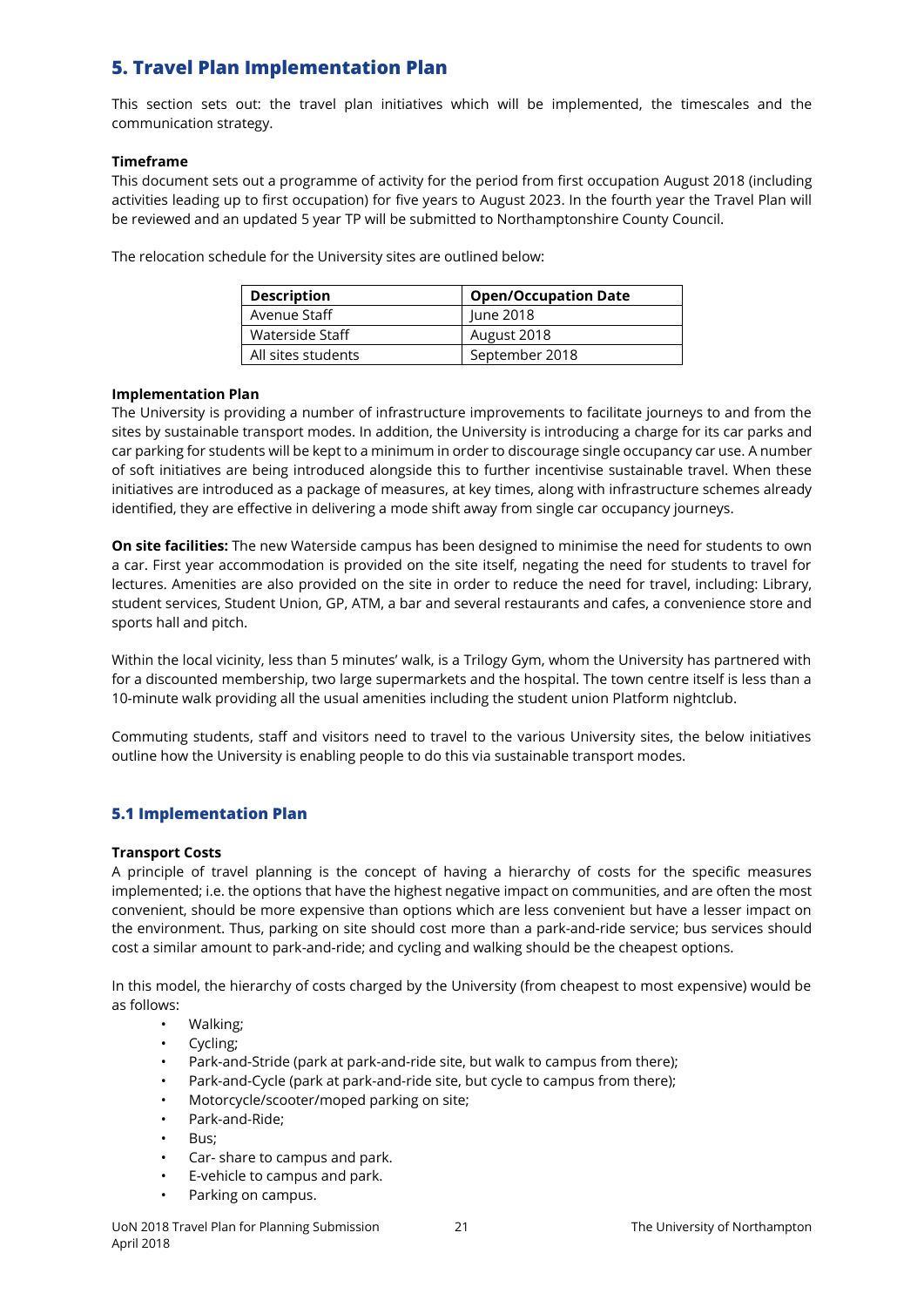The implementation plan, below, sets-out how the University intends to implement and promote these specific measures to enable staff, students and visitors to travel to/from Waterside Campus, and the University's other locations sustainably.

# **Walking & Cycling**

# **Pedestrian and cycle routes**

Shared cycleway and footpaths are provided throughout all new University developments, creating links to existing public rights of way thus increasing permeability and accessibility. Pedestrian crossing points have dropped kerbs and traffic calming measures at key junctions to reduce traffic speed and to ease pedestrian movement.

# **Cycle Storage**

The University has parking for over 900 bicycles across its sites, including some secure racking. Cycle parking provision has increased greatly following the development of Waterside. The cycle parking numbers can be found below:

| Location                     | Covered | <b>Uncovered</b> |
|------------------------------|---------|------------------|
| Waterside                    | 160     | 351              |
| Avenue                       | 72      | 46               |
| St John's Halls              | 48      | 0                |
| Boughton Green Rd Halls      | 164     | 20               |
| Podiatry Clinic              | 10      | 0                |
| <b>UoN Innovation Centre</b> | 20      | 0                |
| iCon, Daventry               | 26      | 12               |
| <b>Total</b>                 | 500     | 429              |

Cycle parking racks are distributed throughout the Waterside site, with the main 'hub' being located in a central area, close to the University reception. There is also provision for students living on site to store their bicycles securely, external to the halls of residence. Showers, changing rooms and lockers are provided on site for both staff and students to use. Lockers are available within the changing rooms to enable cyclists to safely store helmets and other equipment.

# **Financial Support**

The university delivers a successful 'Cycle to Work' scheme for staff, allowing them to purchase a bicycle and equipment tax-free (saving up to 42%). Our chosen provider, Cycle Solutions, also offer a 15% discount on all bikes on their website for our students.

In conjunction with Northamptonshire County Council, the University hosts Cycle CoNNect hire bikes at: Waterside, Avenue, Boughton Green Road halls and the park-and-ride. NCC currently host docks at the rail station and Basset's Park which are in walking distance from the Innovation Centre and St John's Halls.

Dr Bike sessions will be held for the benefit of students and staff (around once a term) in order for their bicycle to get a free service and maintenance check and to enable any necessary minor repairs to be done.

The University pays a cycle business mileage rate for staff that use their personal bicycles for work purposes, for example cycling between University campuses. The University will also continue to investigate possible improvements to inter-campus cycle routes and staff pool bikes.

# **Cycle Training**

Staff and students who have specified that they plan to cycle will be encouraged to complete Level 1 and 2 Bikeability training, which give cyclists confidence on smaller less trafficked routes, through the NCC.

Bikeability training will be provided free of charge for eligible staff periodically across the year. In addition, cycle seminars will be facilitated at the start of the academic year for students that express an interest, particularly targeted at international students.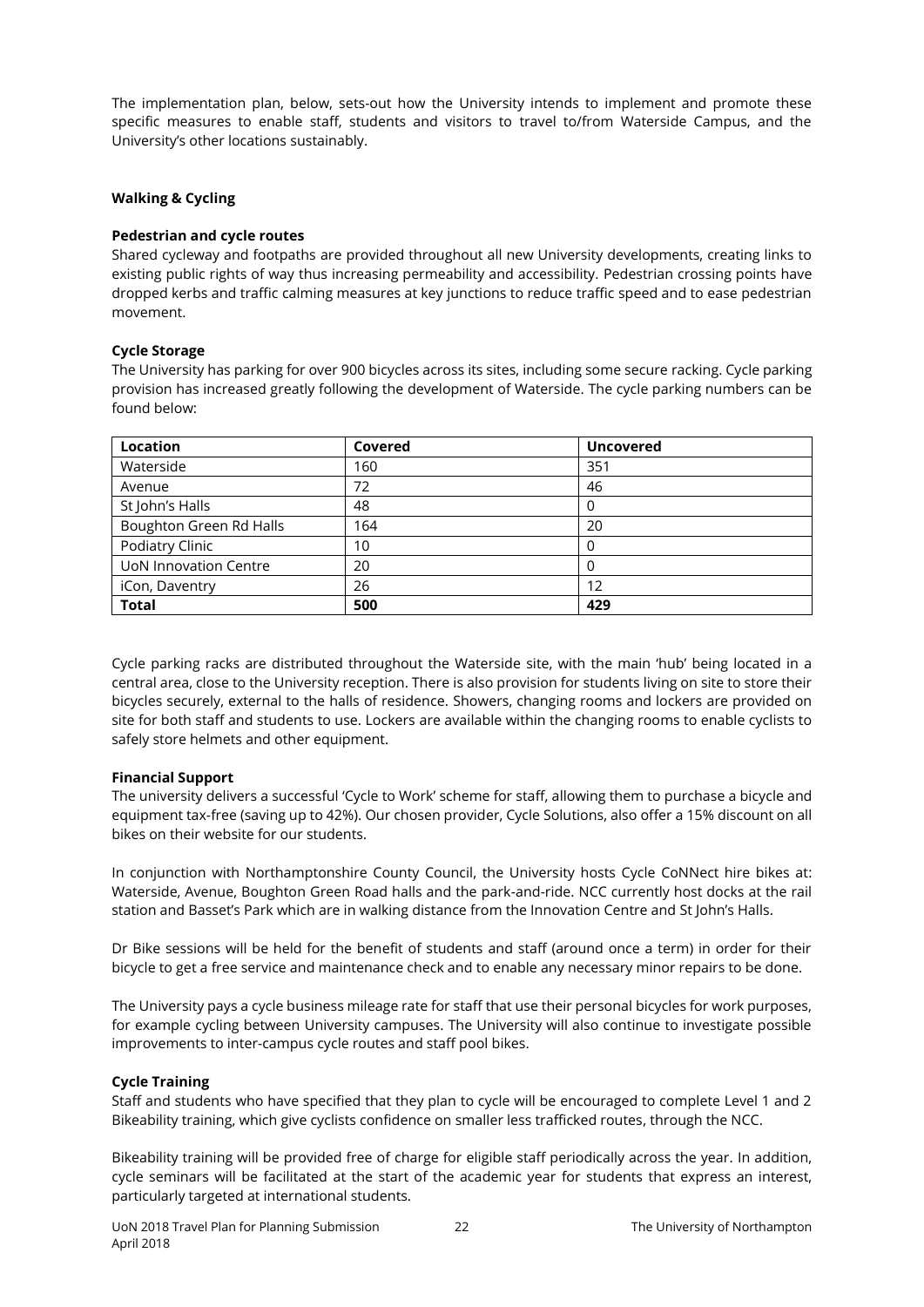At a lower level, the University will produce a cycling literature outlining basic skills, safety and security for staff and student information.

The University has a Bicycle Users' Group to help to facilitate improvements at the University and keep members informed about general cycling news and events. The group gives an opportunity for members of the University to give their opinions and suggestions about how we could improve cycling facilities and increase the number of people cycling to/from the University.

# **Wayfinding**

A wayfinding and signage plan for Waterside allows pedestrians and cyclists to navigate through the development easily whilst avoiding street clutter. The following types have been developed:

- Gateway markers: for site identification at the entry points
- Double sided map nodes: Showing a map of the whole site placed at major arrival points and key destination points for route planning
- Finger posts: To provide basic directional information and route guidance to give pedestrians and cyclists confidence in their route.

## **Public Transport**

The University is committed to installing high quality bus stops at its sites in order to maximise the opportunity for safe and convenient bus travel. New stops are sheltered and display timetable and Real Time Passenger Information (RTPI). Existing bus stops on University land will be updated to include RTPI where possible.

The University will continue to liaise with local public transport operators to improve the information provided at bus stops, to negotiate discounted tickets for staff and students and to develop new or to improve existing services which meet the needs of the University.

## **University bus service**

The University bus service, UNO, provides a network of high frequency buses across the town to link up the University campuses. The routes are heavily subsidised for student and staff use and are based on an inner fare and outer fare zone model.

## **Services**

19 - departs every 15-minutes (peak time) providing the link between Boughton Green Road Halls – Avenue Campus – Waterside for staff, students and visitors.

21- every 15-minutes (peak time) from east Northampton to the town centre which is in walking distance to: UNIC, St John's, Platform and Waterside to provide a link for staff, students and visitors.

The park-and-ride route - a 10-minute frequency servicing the rail station/Innovation Centre, town centre/One Angel Square and Waterside.

The Waterside – Avenue shuttle – every 30-minutes and includes a link for the Innovation Centre and a cross over for the 21 service (passengers can transfer on the Kettering Rd for a direct route to Waterside).

## **Inner fare zone**

The routes in the inner zone includes: the park-and-ride, the rail station, bus station, Avenue Campus, St John's and Waterside Campus. Staff and students pay just 50p for a single journey within the inner zone on UNO buses (Monday – Friday).

Staff and students travel for free on the UNO bus between campuses for at work travel (intercampus travel).

## **Outer fare zone**

Covering the rest of the UNO network within Northampton. Staff and students pay £1 for any single journey on UNO buses in the outer zone (Monday – Friday).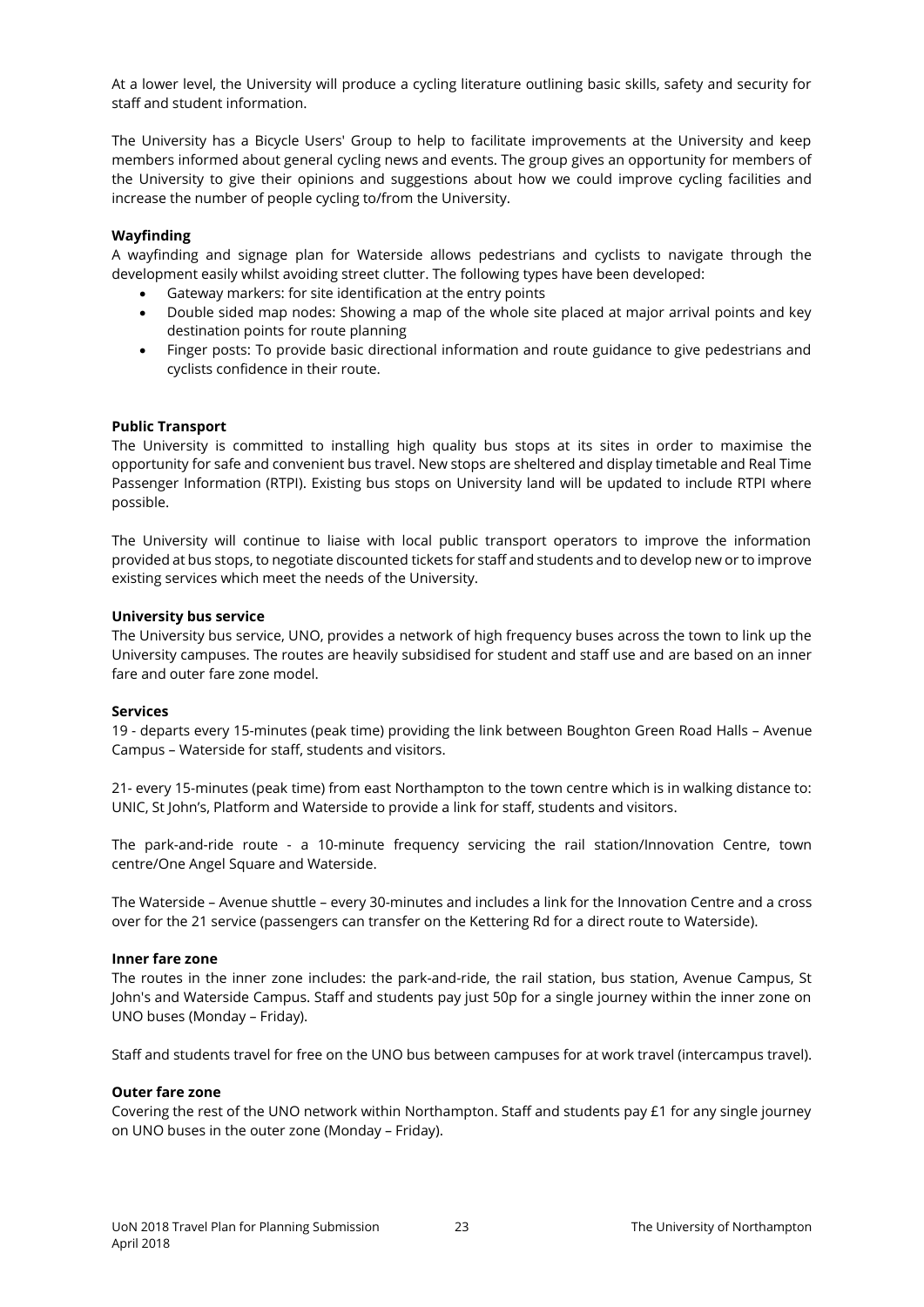## **Student Bus Travel**

As well as the free intercampus bus, students residing in University accommodation at Boughton Green Road Halls are entitled to free UNO bus travel as part of their accommodation package that will cover travel between university locations Monday - Friday. This is to help ensure that they can easily travel to the locations where academic studies will take place, and to discourage those who have a permit for a car on site (for academic placements) are discouraged from bringing their vehicle to the town centre vicinity.

In addition, the buses provide a useful link from Kingsthorpe, Kingsley, Blackthorn and Weston Favell to the town for much of the Northampton community.

## **Park and Ride**

The new park-and-ride service, managed by the University and the Uno Bus board, available for University staff and students encourages out of town parking and shuttle in. A frequent bus service, every 10 minutes during peak times, runs from the Waterside campus to the rail station and park and ride for £1 return. A much cheaper alternative than onsite parking for staff.

This enables staff to park for free and then undertake 'park-and-stride' or 'park-and-cycle' from the car park; thereby giving a zero cost option for those who want to undertake some exercise.

The park-and-ride buses provide free Wi-Fi; which staff can use to catch-up on emails at the start of the working day.

It is currently planned that the new bus routes and park and ride will commence from 1st August 2018 in time for the staff move and coinciding with the opening of Waterside.

# **Car sharing**

The University of Northampton operates a car-sharing scheme, in partnership with a Liftshare, the leading UK provider. The TPC is working alongside Liftshare to facilitate an 8-week launch campaign ahead of the move to promote the service and increase 'matches'. The TPC will continue to promote the Liftshare scheme heavily thereafter, through regular awareness raising events, literature, website and social media. The University will assess the potential for the introduction of a guaranteed taxi ride home service in the unlikely event that car sharers are let down by their car share partners or in an emergency situation.

## **Reducing the need to travel**

Flexible working and home working practices can provide people with flexibility and control of their working arrangements in order to adopt alternative modes of travel. Requiring staff to work a set amount of hours a week, but allowing them the flexibility to choose their hours, may encourage more people to use public transport or cycle when traffic levels have reduced following the main peak period. Encouraging a higher degree of home-based working could be considered at a later stage.

## **Car club provision**

Car clubs are extremely effective at both reducing the ownership of cars, and car usage. Research undertaken by Transport for London found that each car club vehicle takes up to 20 privately owned vehicles off the road and that car club members are 68% less likely to make a journey by car after joining than before. Car clubs are particularly helpful for residents that have the need for only occasional use of a car, such as for weekend trips, rather than for regular commuting due to the high hourly rental cost.

The University is working with Northamptonshire County Council to provide a joint car club operator across our sites to ensure staff have access to a vehicle for at work travel as required, making it unnecessary for them to bring their own personal vehicle to work for that reason. The contract will allow for the car club to be used by staff and students personally in the evenings and weekends, under a private membership.

The utilisation of vehicles will be monitored through usage reports and further vehicles will be added as soon as commercial levels of utilisation of the car club vehicles are achieved.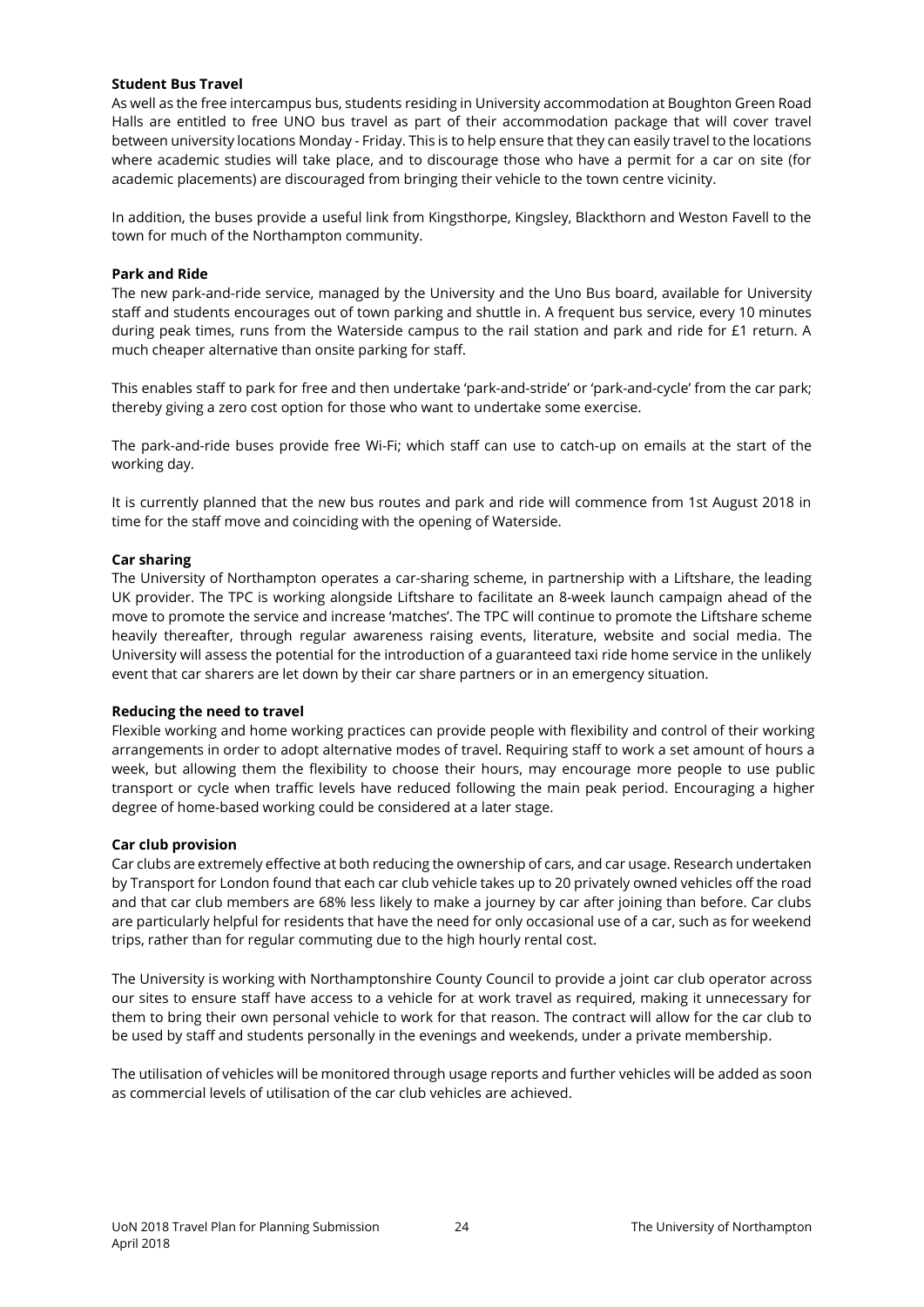# **Promotion**

An important factor in delivering the Travel Plan is ensuring that existing and new staff and students are aware of the Travel Plan, its initiatives and the sustainable travel options available to them.

To help meet the aims, objectives and targets of the Travel Plan, the University Wide Travel Plan will combine both hard and soft measures as proposed in the Framework Travel Plan as part of the "Travel Plan Pyramid" model shown in Figure 5.1 below.



*Figure 5.1 Travel Plan Pyramid Model* 

# **Sustainable Travel Marketing Strategy**

A sustainable travel marketing strategy has been established with relevant departments to ensure robust and consistent messaging in order to influence staff and students to change their behaviour. It is recognised that messaging needs to be consistent, clear and simple in order to support people to shift to sustainable travel modes. Social marketing for travel often targets one or more of the following situations:

- Moving to a new location is a key time to break travel habits and start new ones.
- Single occupancy car use is having intolerable effects on our communities- high levels of congestion, poor air quality, or obesity and other related health conditions.
- Having the skills or resources to make the transition –such as cycle skills, tax free bike purchase and bike repair stations.
- Showing that other people have successfully changed transport mode– through using case studies.
- Change to sustainable travel is fashionable jumping on the current cycling trend.

## **Promotional literature**

Promotional literature for staff, students, visitors and prospective students is being developed using the following design principles:

- All travel information to use the same colour palette and design features to ensure consistency and increase awareness, linked to the development branding;
- An overarching brand name (to be confirmed) such as "Travel Smart University of Northampton" to call people to action and generate a behaviour change;
- An emphasis to promote the key internal benefits of sustainable travel, including health and cost.
- Use of eye catching photos and imagery to showcase positive social norms;
- Use of mapping to provide more detailed information about cycle routes and bus routes.
- Linked to key times of the year, such as, national events like "Walk to Work Week" and "National Bike Week", encouraging cycling in lighter nights and encouraging healthy choices in the New Year.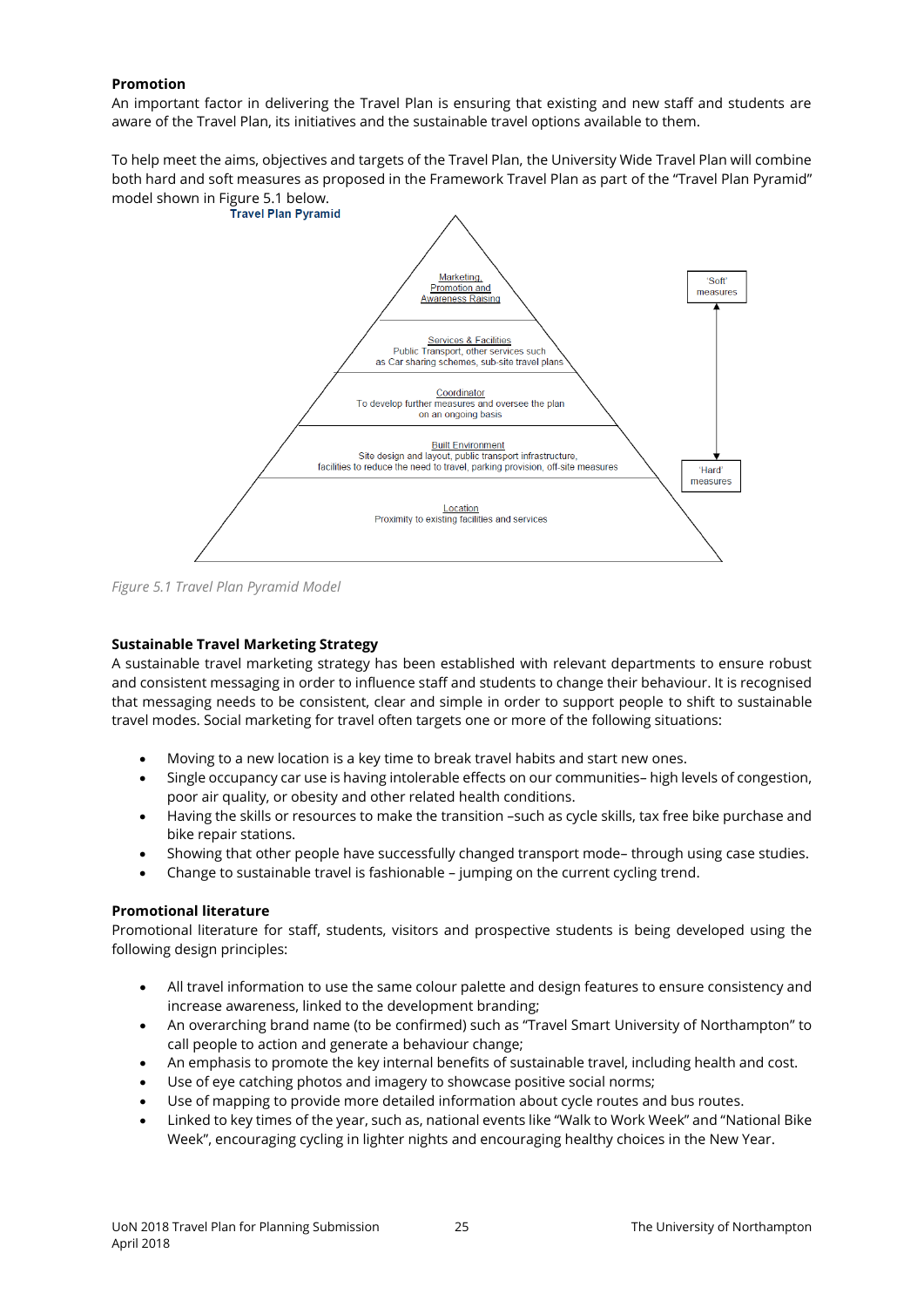Information resources may include any of the following:

- Waterside Sustainable Travel Map;
- University of Northampton Intercampus Sustainable Travel Map;
- Park-and-Ride leaflet;
- Walking and cycling route maps;
- Bus route maps;
- Staff Travel leaflet including: cycle parking, Cycle-to-Work scheme, local bike shops and discounts, staff pool bikes, cycle safety, security and skills, Dr Bike sessions, bike repair stations, park-and-ride, University bus routes (UNO), walking and cycling routes, pool car, car share, electric vehicle charging points, electric vehicle dealership discounts;
- Student Travel leaflet including: cycle parking, second hand bike sales, local bike shops and discounts, cycle hire, cycle safety, security and skills, Dr Bike sessions, bike repair stations, park-andride, University bus routes (UNO), walking and cycling routes.

# **Incentives and Rewards**

Incentives are effective at encouraging behaviour change, rewards we may use include: UNO bus discount tickets, priority parking for car share, discounts for: bicycle shops, season rail tickets and electric vehicle purchase/lease, and free bike maintenance (Dr Bike) or cycle training.

# **Communication channels**

Sustainable travel information will be available within the following resources and locations;

- Hard copies,
- Communal screens and noticeboards,
- Website public, staff intranet and student hub,
- All staff/student email
- Newsletters and social media.
- Marketing to prospective students -open days, UCAS fairs
- The University will investigate the possibility of installing real time public transport information in a central area and at bus stops around the site. This will be discussed with the local authority and bus operators closer to the date of the site opening.

# **Events and Activities**

Activities and events will further promote sustainable travel and the support the University offers such as Travel and Transport days with partner organisations: Cycle Solutions, Cycle CoNNect, UNO, tools for selfreliance (second hand bike charity) and the selected pool car and car share provider.

Events will be both stand-alone and also included in the university's existing events calendar, such as, Welcome Weekend and Open Days.

New students will be advised about sustainable travel from the site to the town centre and key locations such as the other University campus. New students attending the University will be actively encouraged to bring bicycles with them. All prospective students will be advised to browse the University website, which will contain information on sustainable travel and will be regularly updated: <http://www.northampton.ac.uk/about-us/contact-us/campuses/>

# **Working Groups**

Staff and students are invited to sit on a proactive **Bike User Group** (BUG) in order to put forward ideas to promote and support the University community with cycling. Members are required to have a strong interest in sustainable travel will be encouraged to become Travel Champions to act as advocates in their faculties. These Travel Champions help spread the word amongst the community and provide voluntary assistance in delivering schemes.

The University is also facilitating an external **Northampton Transport Working Group** with partners across the town including large employers such as: NCC, NBC, NHS, NHFT, St Andrew's, Barclaycard and others. The Northampton Transport Working Group helps to deliver Travel Plan aims in a joint approach across the town and looks to align promotional campaigns and monitoring processes to allow for comparisons.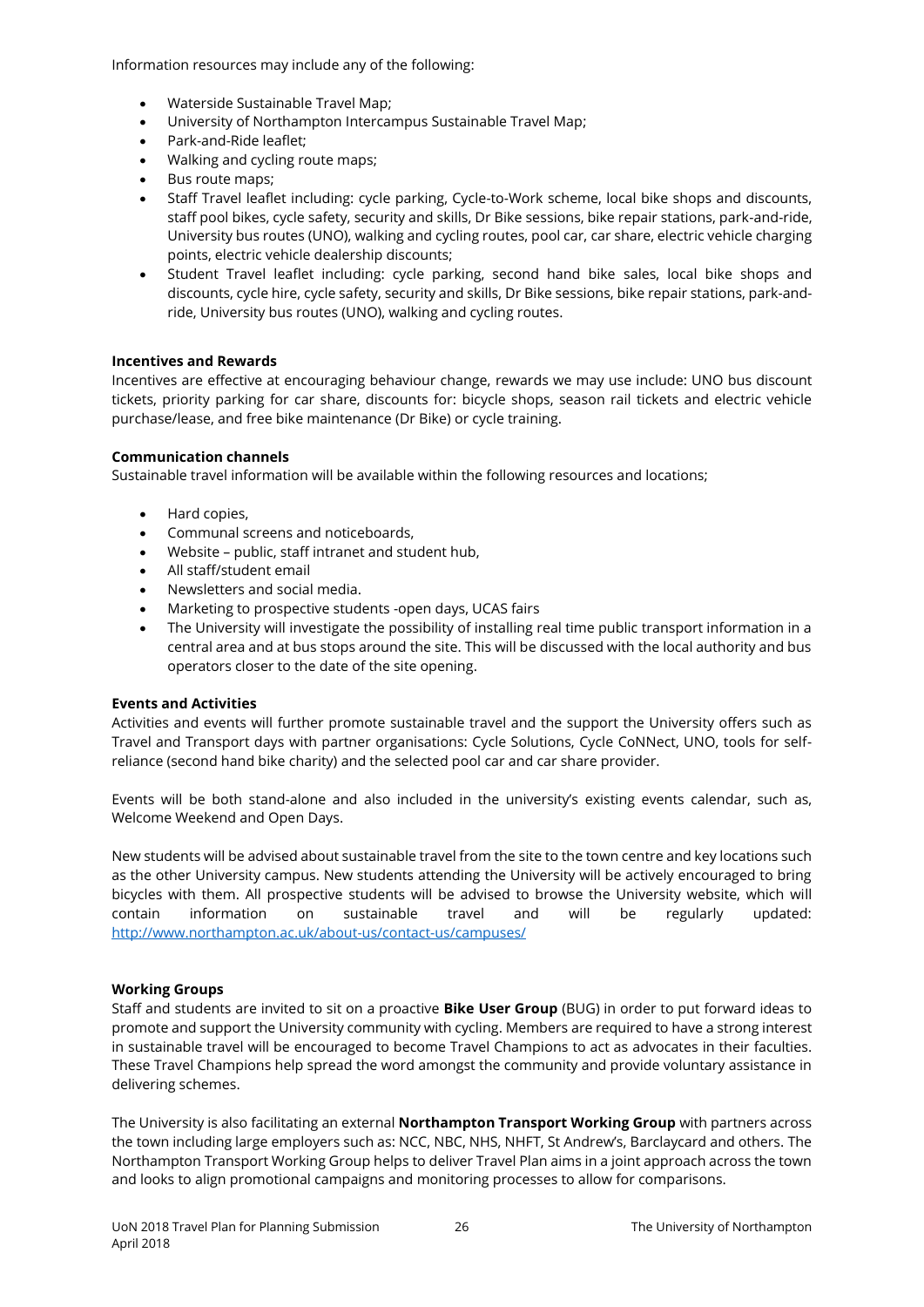# **5.2 Travel Plan Implementation Schedule**

| Item                                                                                         | Scheme/Incentive                                                                                                                | <b>Audience</b>                                            | Owner                                                      | Implementation Monitoring |                                                                                  |
|----------------------------------------------------------------------------------------------|---------------------------------------------------------------------------------------------------------------------------------|------------------------------------------------------------|------------------------------------------------------------|---------------------------|----------------------------------------------------------------------------------|
|                                                                                              |                                                                                                                                 |                                                            |                                                            | date                      |                                                                                  |
| <b>University</b><br><b>Travel &amp;</b><br><b>Parking</b><br>Management<br><b>Plan 2018</b> | Full details of agreed TPMP<br>schemes to be communicated via<br>website and email.                                             | Staff,<br>students &<br>visitors.                          | <b>Travel Plan</b><br>Implementati<br>on Officer<br>(TPIO) | June 2018.                | PMRs (Feb<br>2019,<br>Aug<br>2019<br>&<br>2020,<br>May<br>2021,<br>Aug<br>2023). |
|                                                                                              | Work with NCC and NBC to<br>produce an off-site parking<br>strategy 6 months after<br>occupation.                               | Partners &<br>local<br>residents.                          | <b>TPIO</b>                                                | Feb 2019.                 | PMRs.                                                                            |
|                                                                                              | Facilitate or sit on a Northampton<br>Transport Working Group with<br>town centre partners in order<br>deliver joint campaigns. | Staff,<br>students,<br>visitors,<br>residents &<br>public. | <b>TPIO</b>                                                | June 2018 &<br>on-going.  |                                                                                  |
| Site wide<br><b>information</b>                                                              | Produce a Waterside Sustainable<br>Travel Map.                                                                                  | Staff,<br>students &<br>visitors.                          | <b>TPIO</b>                                                | Complete.                 | $\sim$                                                                           |
|                                                                                              | Produce an Intercampus<br>Sustainable Travel Map.                                                                               | Staff,<br>students &<br>visitors.                          | <b>TPIO</b>                                                | Complete.                 |                                                                                  |
|                                                                                              | Coordinate quarterly transport<br>roadshows with partners.                                                                      | Staff &<br>students.                                       | <b>TPIO</b>                                                | Complete and<br>on-going. | <b>PMRs</b><br>as<br>above.                                                      |
| <b>Park and Ride</b>                                                                         | Partner with NCC, NBC and<br>Societal to implement a West<br>Northampton Park and Ride<br>facility.                             | Staff,<br>students &<br>visitors.                          | <b>TPIO</b>                                                | Complete.                 | PMRs.                                                                            |
|                                                                                              | Produce promotional/informative<br>literature for Park & Ride to<br>advertise and raise awareness of<br>the facility.           | Staff,<br>students &<br>visitors.                          | <b>TPIO</b>                                                | Complete and<br>on-going. | $\blacksquare$                                                                   |
|                                                                                              | Partner with NCC, NBC and<br>Societal to implement further Park<br>and Ride facilities in<br>Northampton.                       | Staff,<br>students &<br>visitors.                          | <b>TPIO</b>                                                | September<br>2021.        | PMRs.                                                                            |
| <b>ANPR &amp;</b><br><b>Parking</b>                                                          | Communicate car parking charge<br>mechanism and structure.                                                                      | Staff &<br>visitors.                                       | <b>TPIO</b>                                                | Complete.                 | PMRs.                                                                            |
|                                                                                              | Publicise the Travel & Parking<br>Policy.                                                                                       | Staff &<br>visitors.                                       | <b>TPIO</b>                                                | July 2018.                | PMRs.                                                                            |
|                                                                                              | Promote parking policy, cost and<br>payment methods on website.                                                                 | Staff &<br>visitors.                                       | <b>TPIO</b>                                                | On-going.                 | $\overline{\phantom{a}}$                                                         |
|                                                                                              | Publicise the student Travel &<br>Parking sub-policy.                                                                           | Students.                                                  | <b>TPIO</b>                                                | July 2018.                | $\blacksquare$                                                                   |
| Car                                                                                          | Provide a car club scheme for at<br>work travel with town centre<br>partners.                                                   | Staff &<br>students.                                       | <b>TPIO</b>                                                | August 2018.              | PMRs.                                                                            |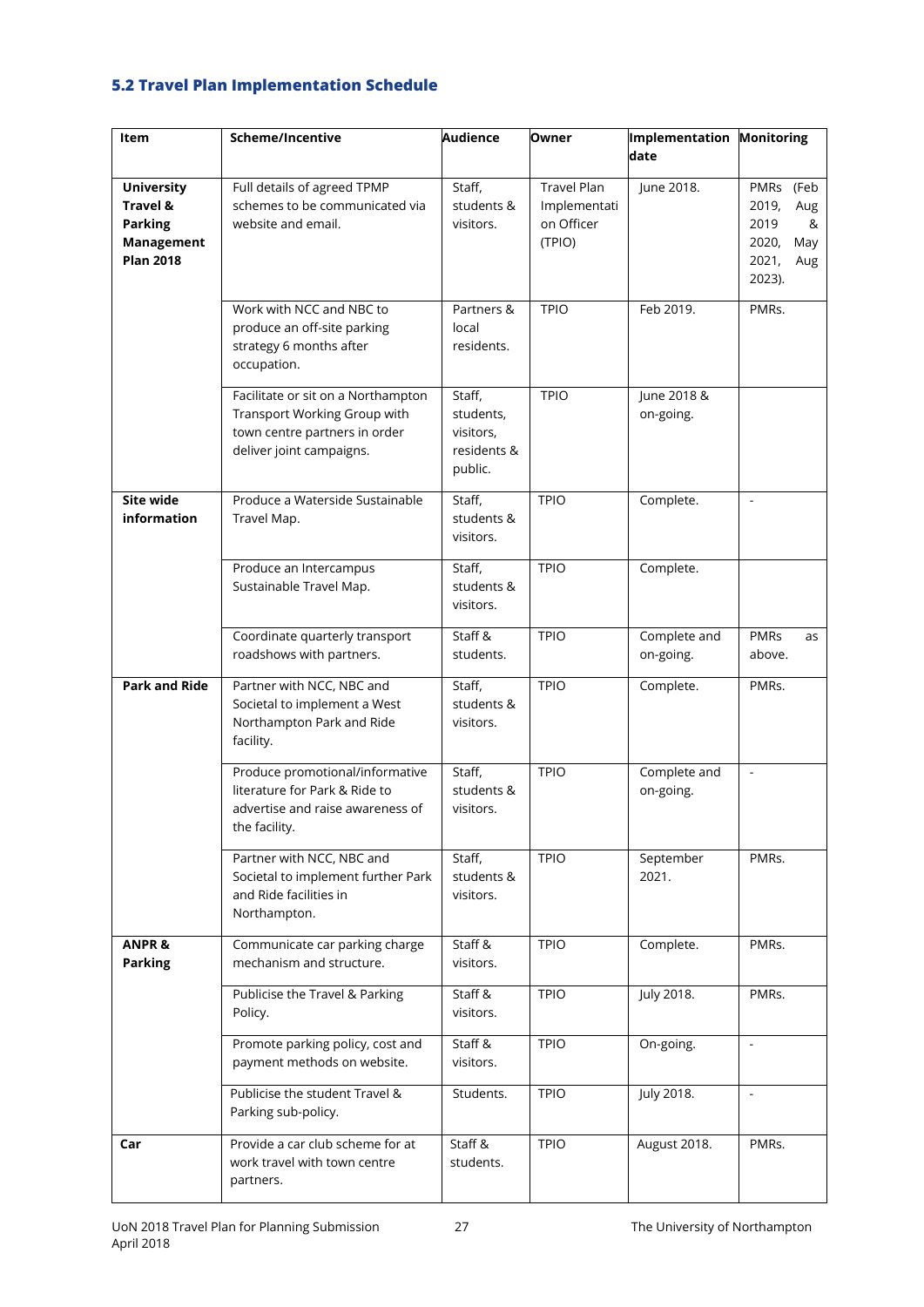|                    | Promote car club scheme via<br>promotional literature (Waterside<br>Sustainable Travel Map, posters &<br>leaflets), website, newsletter, social<br>media and transport roadshows.                         | Staff &<br>students.              | <b>TPIO</b> | August 2018.              | $\overline{\phantom{a}}$ |
|--------------------|-----------------------------------------------------------------------------------------------------------------------------------------------------------------------------------------------------------|-----------------------------------|-------------|---------------------------|--------------------------|
| Cycle              | Partner with Cycle CoNNect to<br>provide hire bikes on or close to all<br>university sites.                                                                                                               | Staff,<br>students &<br>visitors. | <b>TPIO</b> | August 2018.              | PMRs.                    |
|                    | Provide a Cycle to Work Scheme<br>(Cycle Solutions) to assist staff with<br>bike purchases.                                                                                                               | Staff.                            | <b>TPIO</b> | Complete and<br>on-going. | $\overline{\phantom{a}}$ |
|                    | Provide and promote staff cycling<br>expenses for at work travel (own<br>bike).                                                                                                                           | Staff.                            | <b>TPIO</b> | Complete and<br>on-going. |                          |
|                    | Provide cycle tours for staff to<br>familiarise themselves with the<br>new Waterside Campus.                                                                                                              | Staff.                            | <b>TPIO</b> | July 18.                  | PMRs.                    |
|                    | Invite Cycle Solution & second<br>hand bike charity Tools for Self<br>Reliance to campus for bikes sales.                                                                                                 | Staff &<br>students               | <b>TPIO</b> | Complete and<br>on-going. | $\Box$                   |
|                    | Facilitate bi-monthly Dr Bike<br>sessions for staff and students.                                                                                                                                         | Staff &<br>students.              | <b>TPIO</b> | September<br>2018.        | PMRs.                    |
|                    | Provide bi-monthly cycle training<br>sessions from Level 1 - 3 by a<br>qualified cycling instructor.                                                                                                      | Staff.                            | <b>TPIO</b> | September<br>2018.        | PMRs.                    |
|                    | Provide cycle seminars by a<br>qualified cycling instructor for<br>students at the start of term and in<br>the spring.                                                                                    | Students.                         | <b>TPIO</b> | September<br>2018.        | PMRs.                    |
|                    | Promotion of staff and student<br>cycle schemes via promotional<br>literature (Waterside Sustainable<br>Travel Map, posters & leaflets),<br>website, newsletter, social media<br>and transport roadshows. | Staff,<br>students &<br>visitors. | <b>TPIO</b> | September<br>2018.        | $\overline{\phantom{a}}$ |
|                    | Produce literature for cycle safety<br>and security for departments to<br>download from website.                                                                                                          | Staff,<br>students &<br>visitors. | <b>TPIO</b> | June 2018.                |                          |
|                    | Partner with NCC & NBC to<br>develop new cycling infrastructure.                                                                                                                                          | Staff,<br>students &<br>visitors. | <b>TPIO</b> | On-going.                 | PMRs.                    |
|                    | Provide a staff pool bike scheme<br>for at work travel - hybrid and<br>electric bikes.                                                                                                                    | Staff.                            | <b>TPIO</b> | August 2019.              | PMRs.                    |
| <b>Car Sharing</b> | Partner with town centre<br>employers for countywide car<br>share scheme.                                                                                                                                 | Staff &<br>students.              | <b>TPIO</b> | June 2018.                | PMRs.                    |
|                    | Promote car share scheme via<br>promotional literature (Waterside<br>Sustainable Travel Map, posters &<br>leaflets), website, newsletter, social<br>media and transport roadshows.                        | Staff &<br>students.              | <b>TPIO</b> | June 2018.                | $\overline{\phantom{a}}$ |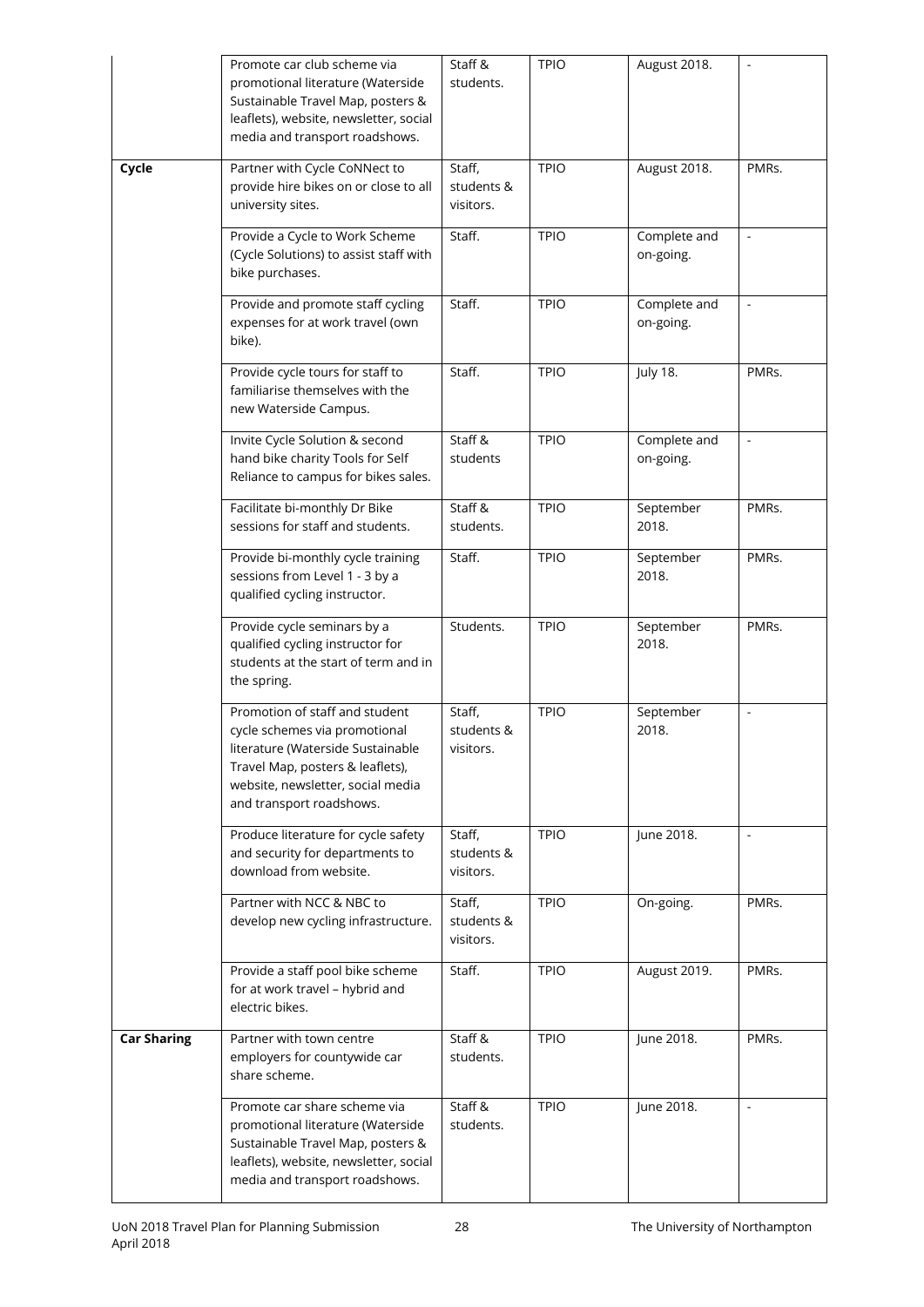| <b>Bus</b>      | Promote the Uno bus service via<br>promotional literature (Waterside<br>Sustainable Travel Map, posters &<br>leaflets), website, newsletter, social<br>media and transport roadshows. | Staff,<br>students &<br>visitors. | <b>TPIO</b> | Complete & on-<br>going. | $\blacksquare$           |
|-----------------|---------------------------------------------------------------------------------------------------------------------------------------------------------------------------------------|-----------------------------------|-------------|--------------------------|--------------------------|
|                 | Publicise the new timetables and<br>routes once approved by the<br>Traffic Commissioner.                                                                                              | Staff,<br>students &<br>visitors. | <b>TPIO</b> | July 2018.               | $\blacksquare$           |
|                 | Bus route performance monitoring<br>- chair monthly Uno meetings.                                                                                                                     | Staff,<br>students &<br>visitors. | <b>TPIO</b> | on-going.                | PMRs.                    |
| <b>Train</b>    | Ensure sufficient bus links from<br>rail station to Waterside & Avenue.                                                                                                               | Staff,<br>students &<br>visitors. | <b>TPIO</b> | Complete.                | PMRs.                    |
|                 | Secure a rail discount with London<br>Northwesterm for season ticket<br>holders.                                                                                                      | Staff.                            | <b>TPIO</b> | July 2018.               | PMRs.                    |
|                 | Promote rail services as viable<br>transport mode for staff &<br>students.                                                                                                            | Staff,<br>students &<br>visitors. | <b>TPIO</b> | Complete & on-<br>going. | $\blacksquare$           |
|                 | Promote student 16-25 rail<br>discount card.                                                                                                                                          | Students.                         | <b>TPIO</b> | Complete & on-<br>going. |                          |
| <b>Electric</b> | Procure an all-electric fleet for<br>Facilities Management at<br>Waterside and apply for Go Ultra<br>Low accreditation.                                                               | Staff.                            | <b>TPIO</b> | August 2020.             | PMRs.                    |
|                 | Install additional EVCPs for fleet<br>vehicles and staff use.                                                                                                                         | Staff.                            | <b>TPIO</b> | July 2018.               | PMRs.                    |
|                 | Promote EVCP for staff use.                                                                                                                                                           | Staff.                            | <b>TPIO</b> | Complete & on-<br>going. |                          |
|                 | Secure staff discount for<br>purchase/lease of electric vehicles.                                                                                                                     | Staff.                            | <b>TPIO</b> | July 2018.               | $\sim$                   |
|                 | Partner with NBC for their<br>Northampton Low Emission<br>Strategy and support where<br>possible, particularly for joint bids                                                         | Partners.                         | <b>TPIO</b> | May 2018.                | $\overline{\phantom{a}}$ |
| Pedestrian      | Partner with NCC & NBC to<br>develop new walking routes<br>to/from campus.                                                                                                            | Staff,<br>students &<br>visitors. | <b>TPIO</b> | On-going.                | PMRs.                    |
|                 | Promote the NCC Highways new<br>Smart Move Northamptonshire<br>initiative.                                                                                                            | Staff,<br>students &<br>visitors. | <b>TPIO</b> | August 2018.             | PMRs.                    |
|                 | Promote campaigns such as the<br>Living Streets Walk to Work Week<br>& National Walking Month.                                                                                        | Staff.                            | <b>TPIO</b> | August 2019              | PMRs.                    |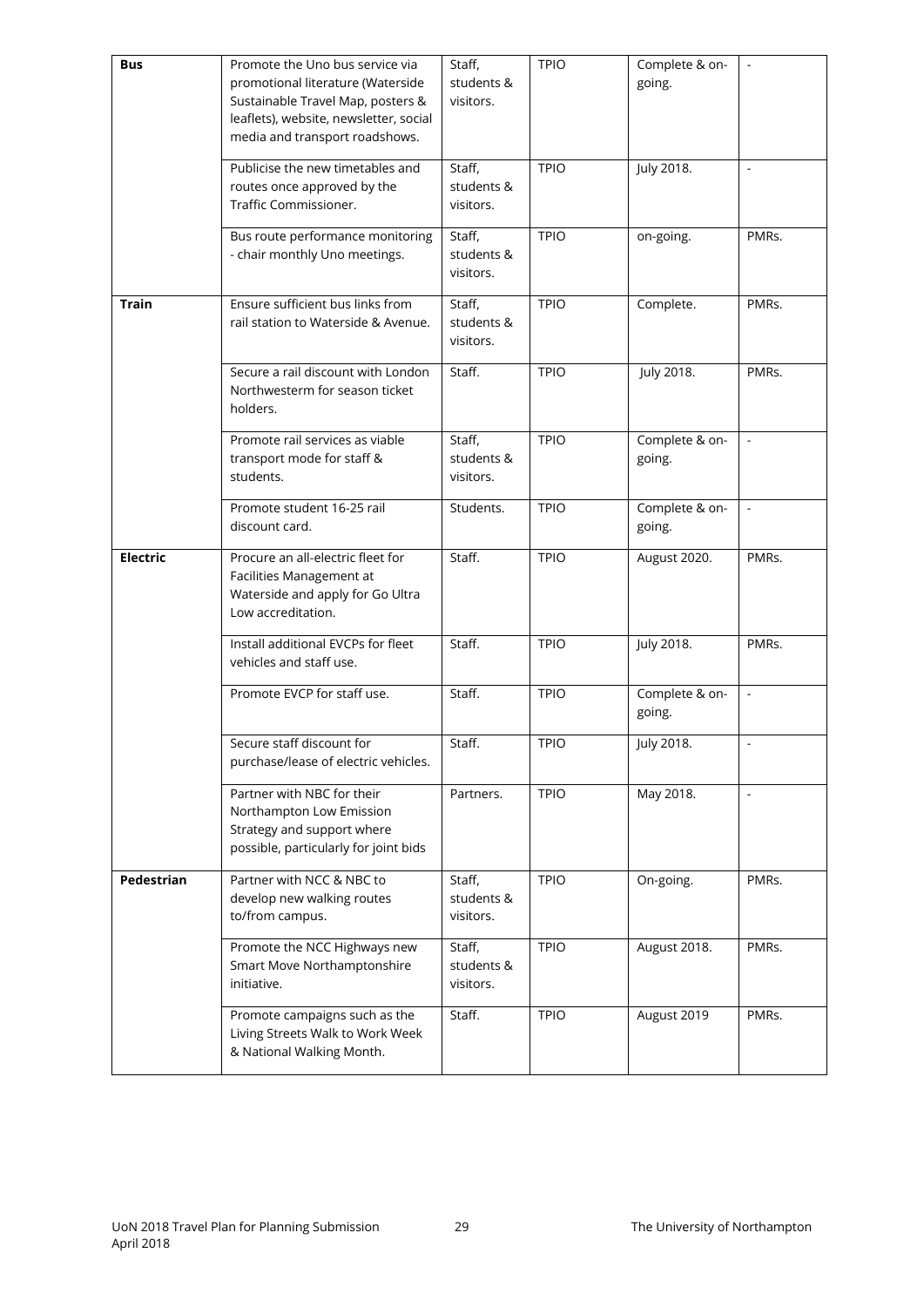# **6. Travel Plan Targets and Monitoring**

# **6.1 Targets & Objectives**

# **Mode shift target for the University Travel Plan (from FTP):**

The University has set a mode shift target for the Travel Plan, in order to have a key goal to work towards and communicate to our staff and students. The target is to: **reduce the proportion of single occupancy car journeys to the University by 20%, by 2021** (based on the current staff 2016 data and student 2014 data).

Supporting this target are the following objectives:

- Improve provision for pedestrians and cyclists;
- Raise awareness of sustainable travel modes and the benefits which audiences may not have considered;
- To implement well delivered and coordinated schemes to encourage change in travel modes;
- To remove the barriers, both perceived and actual, to walking, cycling and using public transport for all types of journeys.
- Raise awareness of public transport options;
- Provide off-site parking (park-and-ride);
- Encourage staff to consider the use of car sharing for journeys to work; and
- Maximise the efficiency of the use of the on-site car park including implementing car parking charges.

The provision of a Travel Plan will offer benefits for the University and town, including:

- Reducing traffic congestion and traffic pollution;
- Boosting the economy by increasing footfall, connectivity and public transport use;
- Providing a healthier workforce and good staff moral;
- Improving accessibility and connectivity to the site by all people via all transport modes;
- Reducing the requirement for car parking and investment in car parks; and
- Providing a positive image of the site and meeting demands for corporate social responsibility.

# **Annual Staff and Student Travel Survey**

In order to assess progress towards this target, annual staff and student travel surveys will be undertaken for at least five years following occupation of the new campus. The Travel Plan Implementation Officer (TPIO) will be responsible for conducting the survey. The questions asked in the survey will be consistent with the baseline survey in order to allow for year on year comparisons, and to ensure that progress towards the travel plan target is being achieved. In addition, the TPIO will work with town centre partners to ensure a joined up approach on annual surveys to allow for external comparisons.

An annual monitoring report detailing survey results will be produced and shared with the local authority and other town centre partners, within three months of the survey being completed. As with the baseline survey, the survey will be promoted widely and an incentive will be offered in order to help sustain interest and encourage a high response rate.

Following the travel surveys, it may be necessary to update the full Travel Plan, not only to provide staff and students with up-to-date travel information, but to reflect on the success (or failure) of meeting the Travel Plan target and objectives. Common themes should be discussed and addressed as part of the regular travel planning meetings.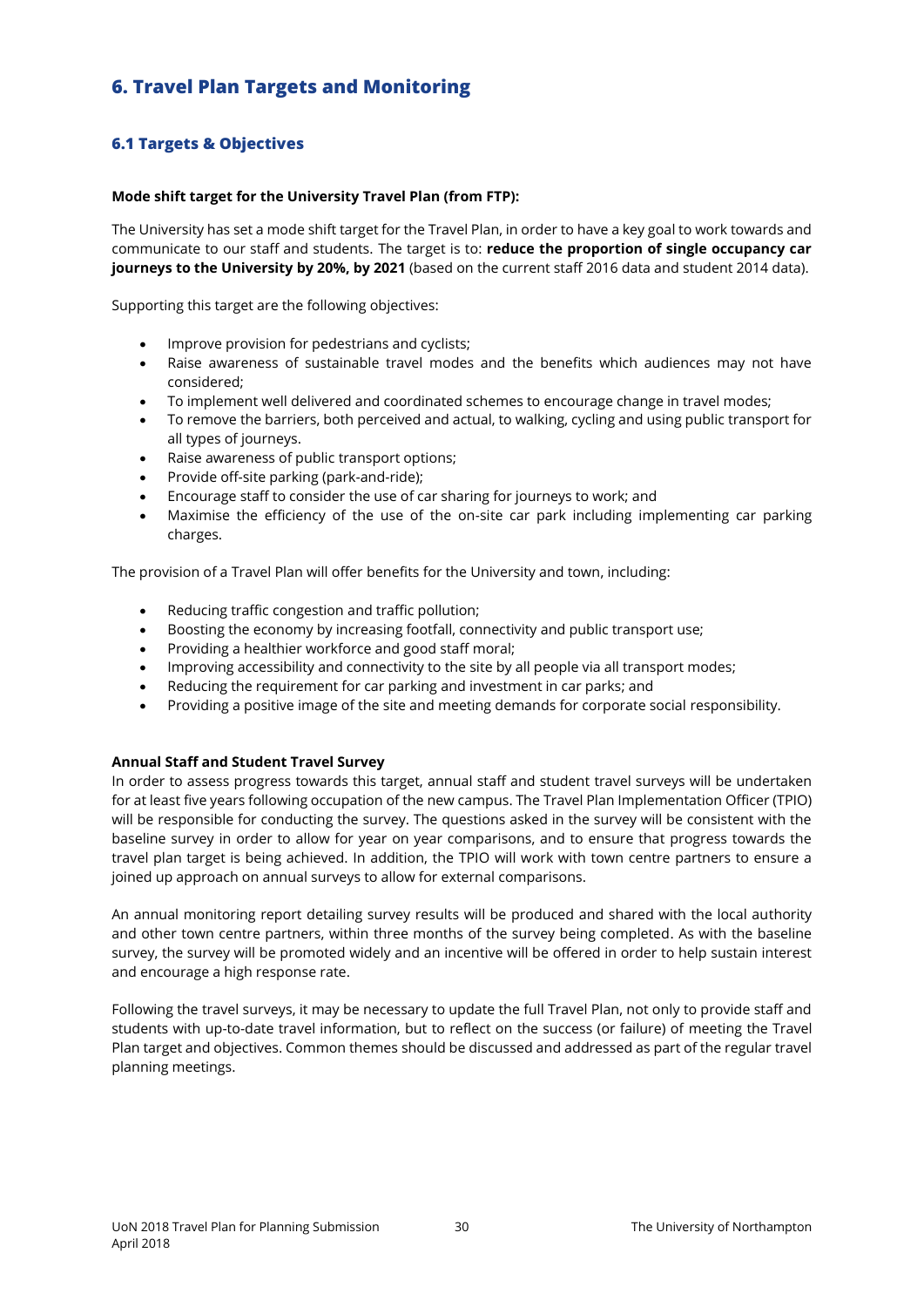# **6.2 Current Travel Survey Data**

## **Staff Travel Survey**

Conducted in November 2016, in conjunction with Marketing & Surveys Team, staff were invited to participate during a 3-week window. Invitations to participate were sent to all staff via email plus promotion via the staff intranet and Facebook group.

The data from the survey was analysed during December 2016 and January 2017. Following the survey, Focus Groups, based on specific travel modes, were undertaken for interested staff in February 2017.

Conducted in May 2015, in conjunction with National Student Barometer questionnaire, all students were asked to report how they travel to the University. Invitations to participate were sent to all students via email plus promotion via the student hub and Facebook group.

The survey results were used to map staff home postcodes and student term-time postcodes.

The 2016 staff travel survey and 2015 student travel survey gave the following breakdown of commuting travel modes to/from the University:

| <b>Main Mode of Travel</b>      | <b>Student (2015)</b> | <b>Staff (2016)</b> |
|---------------------------------|-----------------------|---------------------|
| Car (on own)                    | 31%                   | 75%                 |
| Walk                            | 27%                   | 6%                  |
| <b>Bus</b>                      | 24%                   | 5%                  |
| Car (with/as passenger) or Taxi | 13%                   | 8%                  |
| Bicycle                         | 1%                    | 3%                  |
| Other                           | 4%                    | 3%                  |

Points of note from travel surveys:

- 75% of staff travel to/from the University in single occupancy vehicles;
- Student travel is much more evenly spread over various modes of transport.

# **The proposed single occupancy car-use target for staff and students (combined) 2021 is no more than 33%.**

## **Staff and student spot surveys**

It is envisaged that a staff and student spot travel survey will be undertaken in Spring 2018, before the move to the new campus (August 2018) in order to ascertain how audiences think they will travel to their new location of work/study.

The spot survey will seek to identify travel modes for Waterside, where we are on track with the Travel Plan and where we need to push promotion for a certain transport mode.

The survey will be online, and e-mailed to staff and students using their University addresses. The survey will be incentivised in order to encourage the response rate to be as high as possible. The travel survey will obtain information on the following:

 Initial thoughts on how to get to campus based on the Travel and Transport information which has already been provided.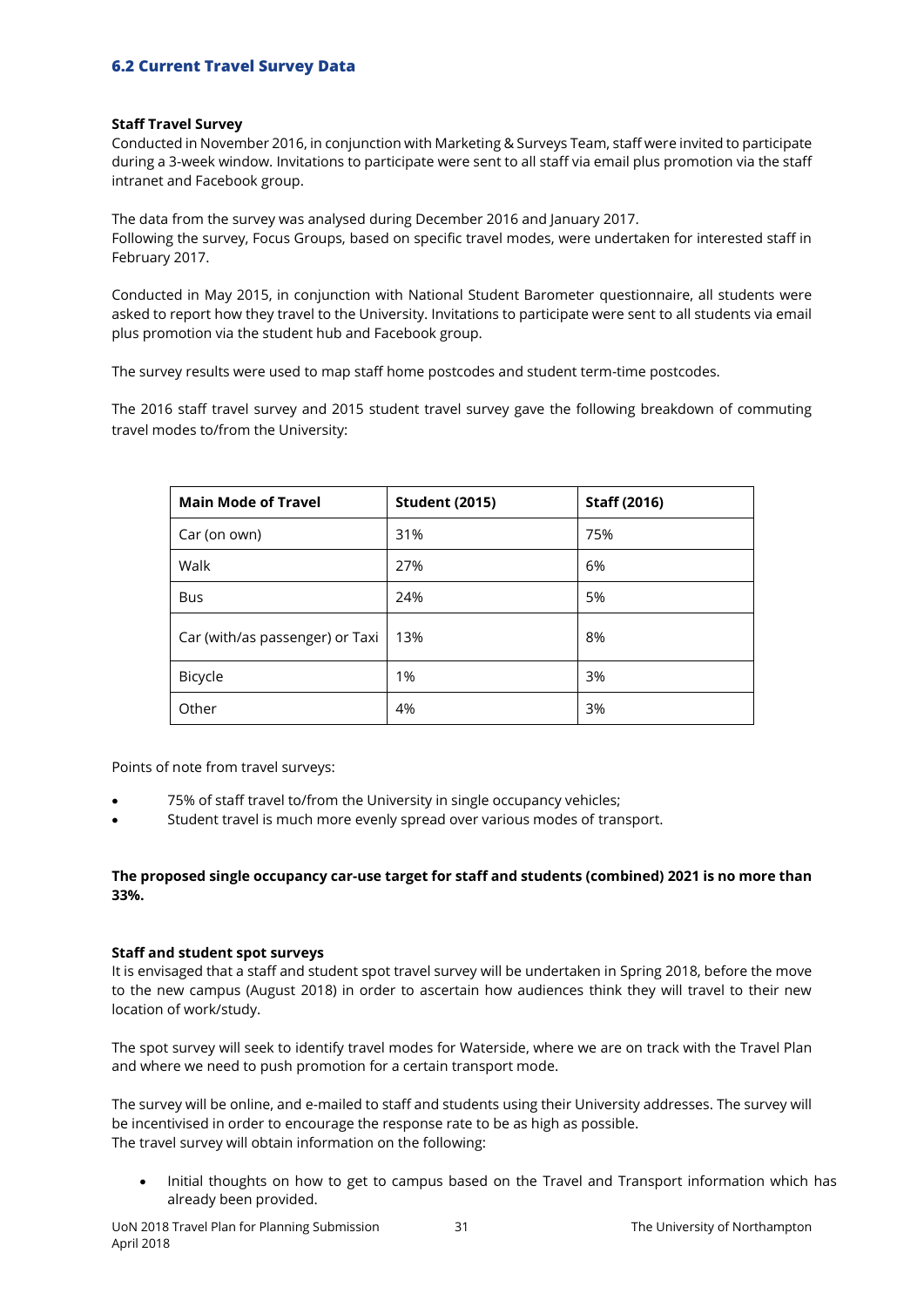- Willingness to use alternatives modes;
- Any transport related issues which staff or students want to raise.
- Any gaps in promotion/information.

# **6.3 Monitoring & Reporting**

The primary monitoring and reporting for the University Travel Plan come from the Waterside FTP Planning Condition set by Northamptonshire County Council (condition number 27). This includes Periodic Monitoring Reports on a number of prescribed travel and transport areas outlined below.

**Periodic Monitoring Reports** (PMRs) to be submitted to and approved in writing by Local Planning Authority after 6, 12, 24, 45 and 60 months of the date when the University, and the commercial office developments hereby permitted, are each first brought into use.

| <b>PMR</b> month | <b>PMR Date</b> | <b>Report to include</b>                             |
|------------------|-----------------|------------------------------------------------------|
| 6                | February 2019   | The TP initiatives                                   |
|                  |                 | Off-site car parking (commercial offices)            |
|                  |                 | Uno Bus Service                                      |
|                  |                 | <b>EVCPs</b>                                         |
|                  |                 | Incentives for e-vehicle purchases                   |
|                  |                 | Cycle infrastructure and initiatives                 |
|                  |                 | Park-and-ride (off-site parking)                     |
| 12               | August 2019     | The TP initiatives                                   |
|                  |                 | Off-site car parking (commercial offices)            |
|                  |                 | Uno Bus Service                                      |
|                  |                 | <b>EVCPs</b>                                         |
|                  |                 | Incentives for e-vehicle purchases                   |
|                  |                 | Cycle infrastructure and initiatives                 |
|                  |                 | Park-and-ride (off-site parking)                     |
|                  |                 | Annual staff and student travel survey 2019          |
| 24               | August 2020     | The TP initiatives                                   |
|                  |                 | Off-site car parking (commercial offices)            |
|                  |                 | Uno Bus Service                                      |
|                  |                 | <b>EVCPs</b>                                         |
|                  |                 | Incentives for e-vehicle purchases                   |
|                  |                 | Cycle infrastructure and initiatives                 |
|                  |                 | Park-and-ride (off-site parking)                     |
|                  |                 | Annual staff and student travel survey 2020          |
| 45               | April 2022      | The TP initiatives                                   |
|                  |                 | Off-site car parking (commercial offices)            |
|                  |                 | Uno Bus Service                                      |
|                  |                 | <b>EVCPs</b>                                         |
|                  |                 | Incentives for e-vehicle purchases                   |
|                  |                 | Cycle infrastructure and initiatives                 |
|                  |                 | Park-and-ride (off-site parking)                     |
|                  |                 | Annual staff and student travel survey 2021 and 2020 |
| 60               | August 2023     | The TP initiatives                                   |
|                  |                 | Off-site car parking (commercial offices)            |
|                  |                 | Uno Bus Service                                      |
|                  |                 | <b>EVCPs</b>                                         |
|                  |                 | Incentives for e-vehicle purchases                   |
|                  |                 | Cycle infrastructure and initiatives                 |
|                  |                 | Park-and-ride (off-site parking)                     |
|                  |                 | Annual staff and student travel survey 2023          |

Reports will be made available for staff where possible to show the success (or failure) of the Travel Plan including where initiatives are working well and where a review is required.